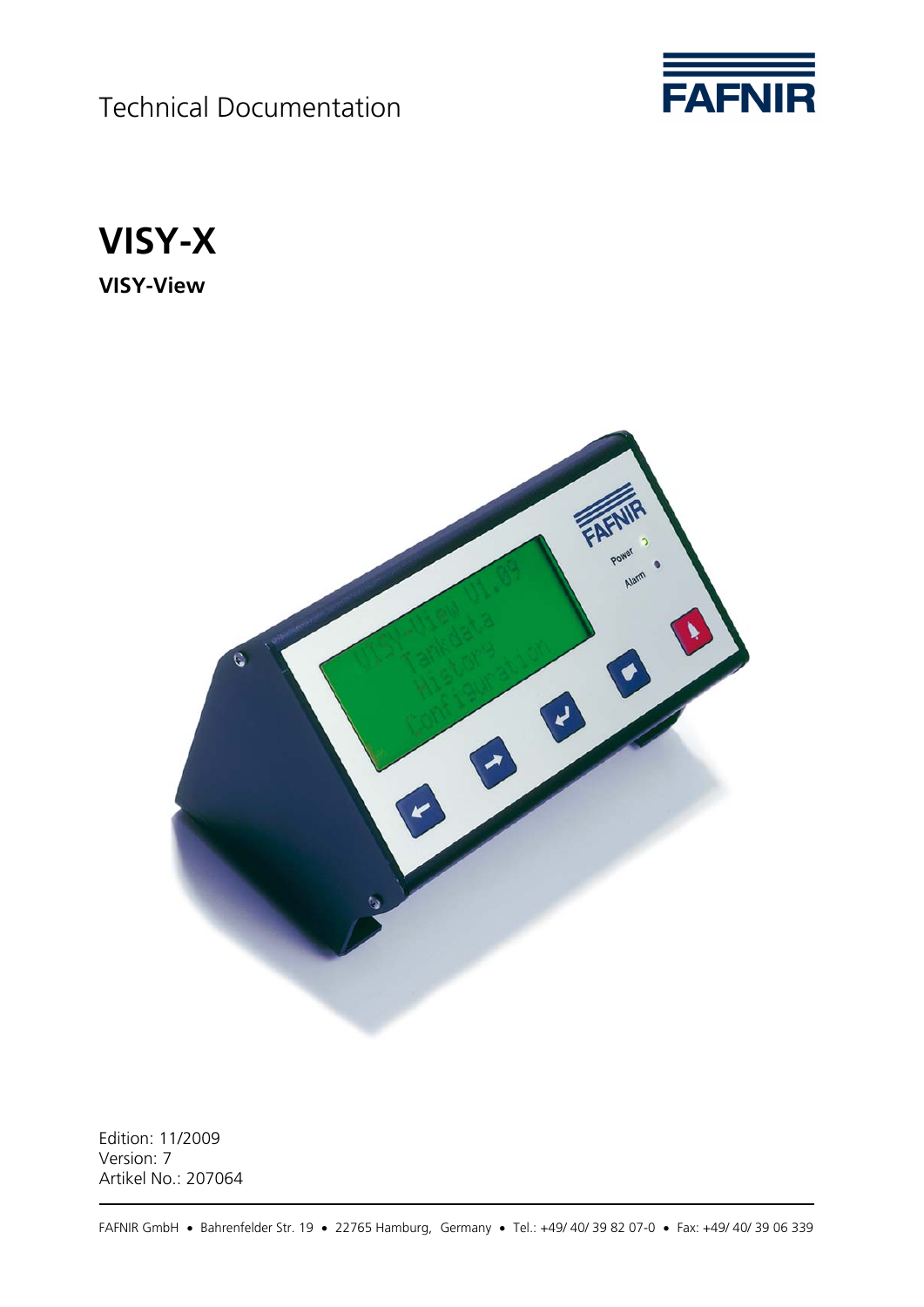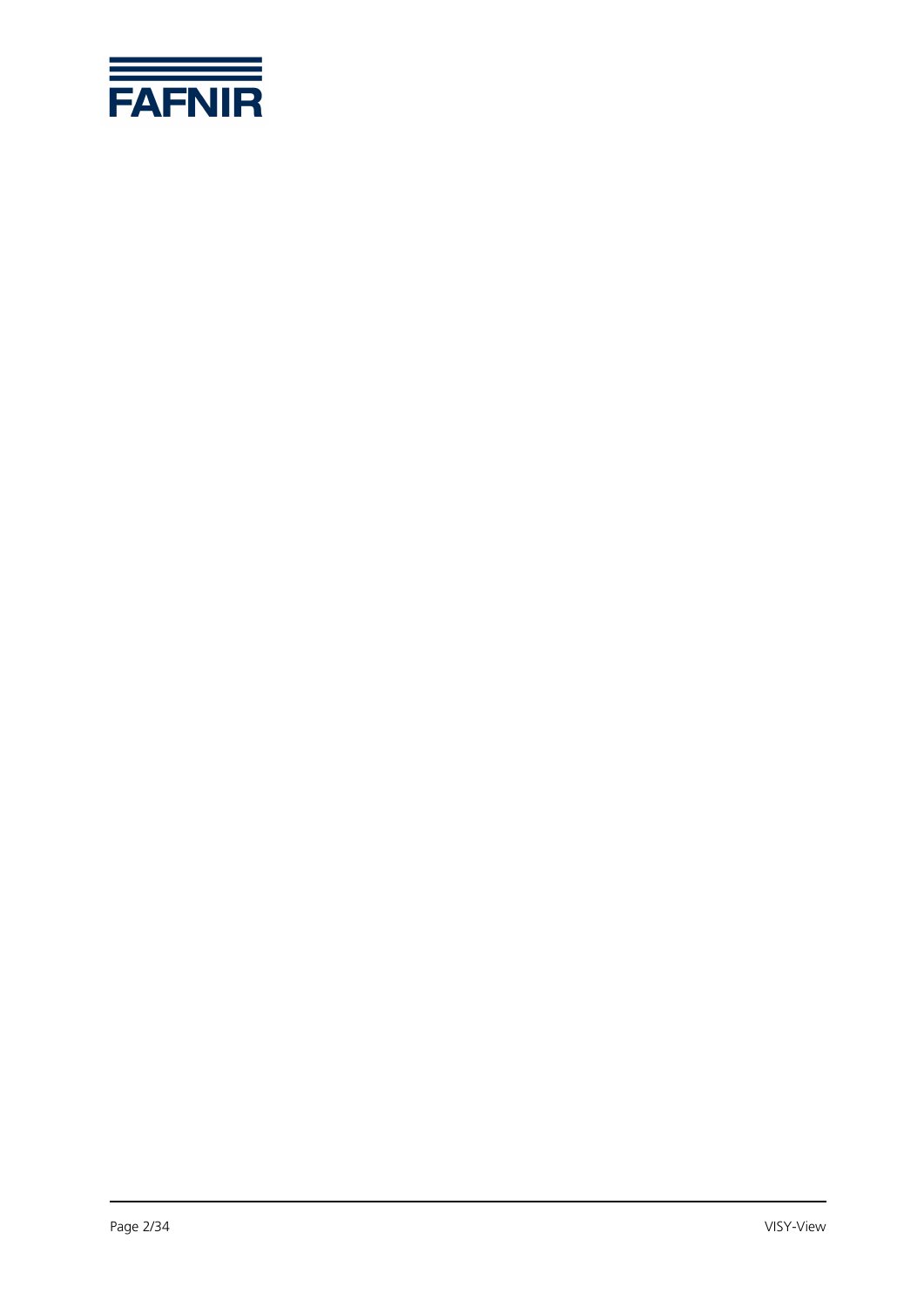

### **Content**

| 1                |     |
|------------------|-----|
| $\overline{2}$   |     |
| 3                |     |
| $\overline{3}$ 1 |     |
| 3.2              |     |
| 33               |     |
| 3.4              |     |
| 3.5              |     |
| 4                |     |
| 5                |     |
| 5.1              |     |
| 5.2              |     |
| 5.3              |     |
| 5.4              |     |
| 5.5              |     |
| 6                |     |
| 7                | .33 |
| 8                |     |

© Copyright:

Reproduction and translation only with the written consent of the FAFNIR company. FAFNIR reserves the right to carry out product alterations without prior notice.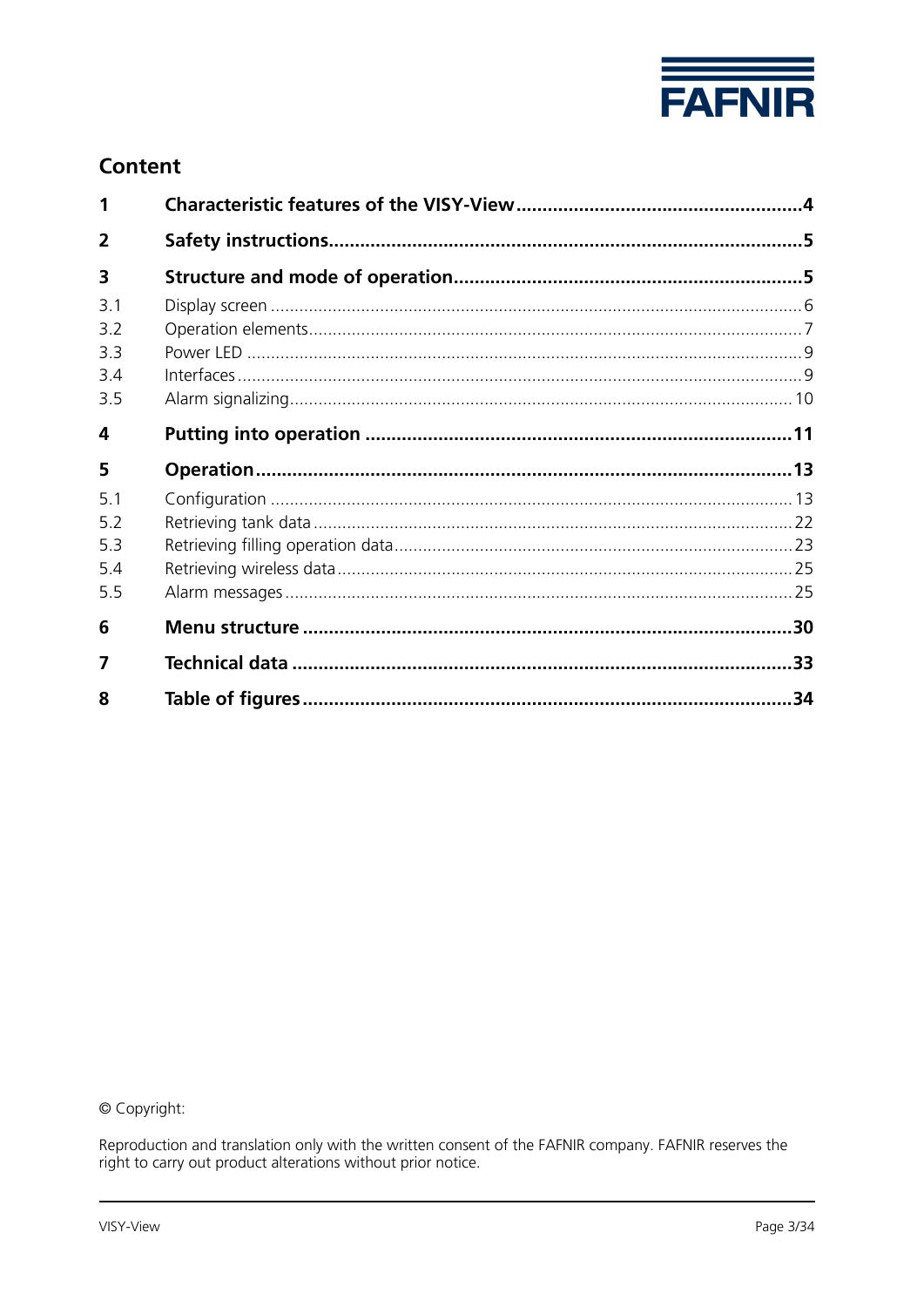

# <span id="page-3-0"></span>**1 Characteristic features of the VISY-View**

The VISY-View display is an optional component of the VISY-X system (volume information system).

The VISY-X system can be used to carry out precise, continuous filling level measurements of up to 16 tanks directly at the filling station. At the same time, the product temperature and the water level at the tank bottom are also measured. As an extension, several environmental measurement sensors can be connected.

The system includes:

- control unit VISY-Command
- up to 16 measurement sensors VISY-Stick
- up to 16 measurement sensors VISY-Stick/-Reed Interstitial
- up to 16 measurement sensors VISY-Stick/-Reed Sump Manhole
- up to 16 measurement sensors VISY-Stick/-Reed Sump Dispenser
- up to 8 VISY-Input 8 to connect external systems
- up to 8 VISY-Output 4
- configuration software VISY-Setup

VISY-View can be used to evaluate and show the tank data alternatively to the filling station computer.

The display VISY-View serves the purpose of indicating recent tank data, delivery data and various alarm messages provided by the control unit VISY-Command (see separate instruction manual "VISY-Stick and VISY-Command").

The appliance is equipped with a four line display screen. VISY-View makes use of an LED and a buzzer to signal alarm statuses, a serial interface to enable printing alarm and tank data via a printer, two potential-free outputs to control external devices when selectable alarm statuses are activated, and one remote input for the connection of a switch.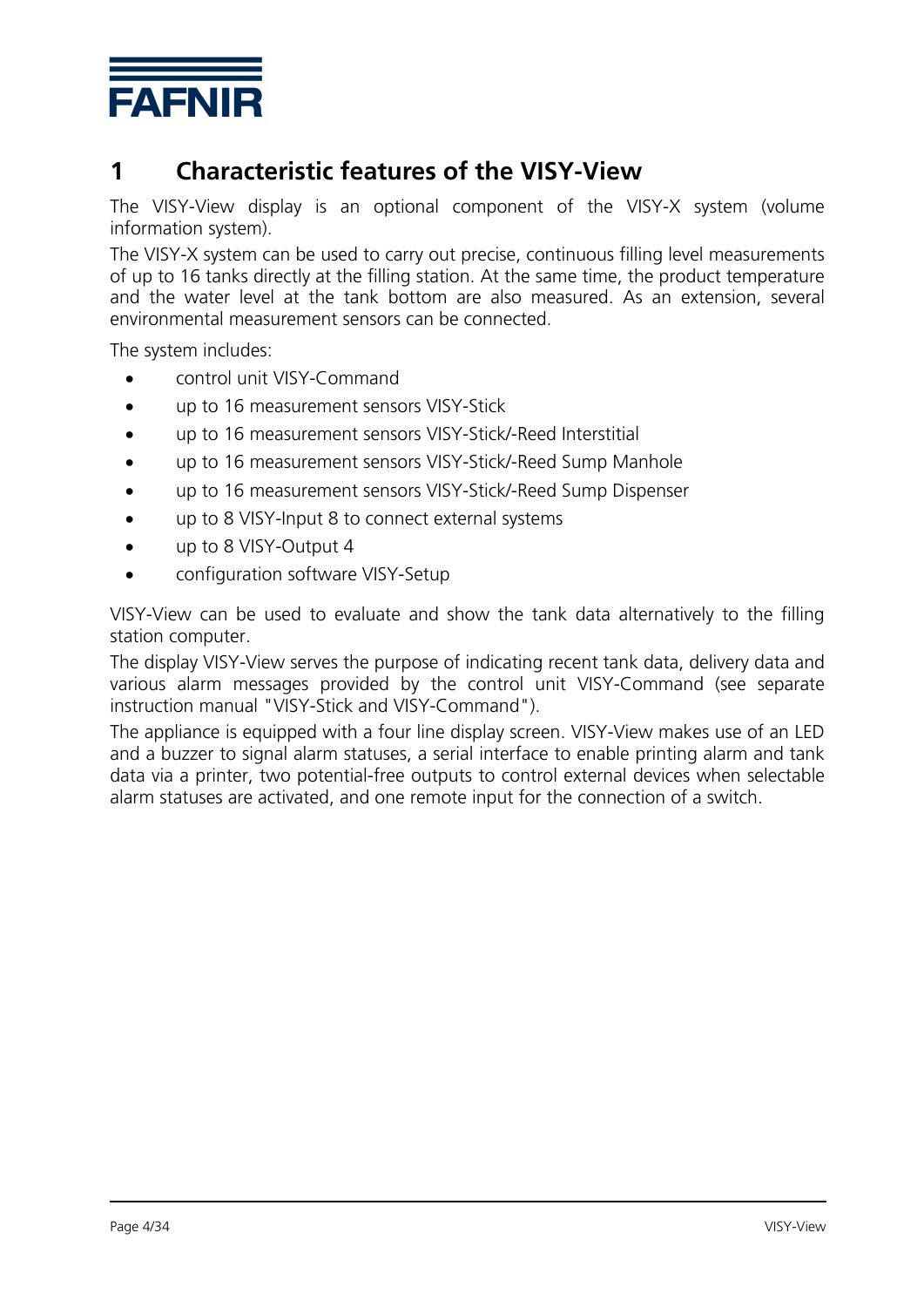

# <span id="page-4-0"></span>**2 Safety instructions**

The VISY-X system serves the purpose of measuring and evaluating the filling levels in filling station tanks for mineral oil fuels. Use the system for this purpose only. The manufacturer shall not be liable for any form of damage resulting from improper use of this system!

The VISY-View display was developed, manufactured and inspected in accordance with state-of-the-art technology and with recognised safety rules and regulations. Nevertheless, hazards may arise from the use of this unit. Therefore, observe the following safety instructions:

- Do not change or modify the system or add any equipment without the prior consent of the manufacturer.
- Only use the power supply unit included in the scope of supplies in order to connect the VISY-View display to the power supply system.
- Use original replacement parts only. These comply with the technical requirements specified by the manufacturer.
- The installation, operation and maintenance of the VISY-View display is only allowed to be carried out by expert, authorised personnel. Specialised knowledge must be obtained by undergoing regular training.
- Operators, installers and service personnel must observe all applicable safety regulations. This also applies to the local safety regulations and accident prevention regulations not mentioned in these operating instructions.
- The VISY-View display is not suitable for outdoor installation. It is intended for use within the VISY-X system only and the VISY-View unit must always be undamaged and clean. The safety instructions in this manual are labelled as follows:

#### $\bigwedge$ **If you do not observe these safety instructions, risk of an accident exists or the VISY-View unit or the VISY-X system could be damaged.**

 $\mathbb{Q}$ 

*Helpful information that will guarantee proper function of the system or facilitate your work.* 

# <span id="page-4-1"></span>**3 Structure and mode of operation**

The VISY-View display stands on two nonslip feet in order to ensure unproblematic operation of the buttons.

The front operator side is screwed at an angle with the feet so that user-friendly operation is ensured. The operator interface comprises the display screen (1) and five operator buttons (4–8). For the indication of operating statuses, the VISY-View unit is equipped with two LEDs (2–3) (see [Figure 1\)](#page-5-1)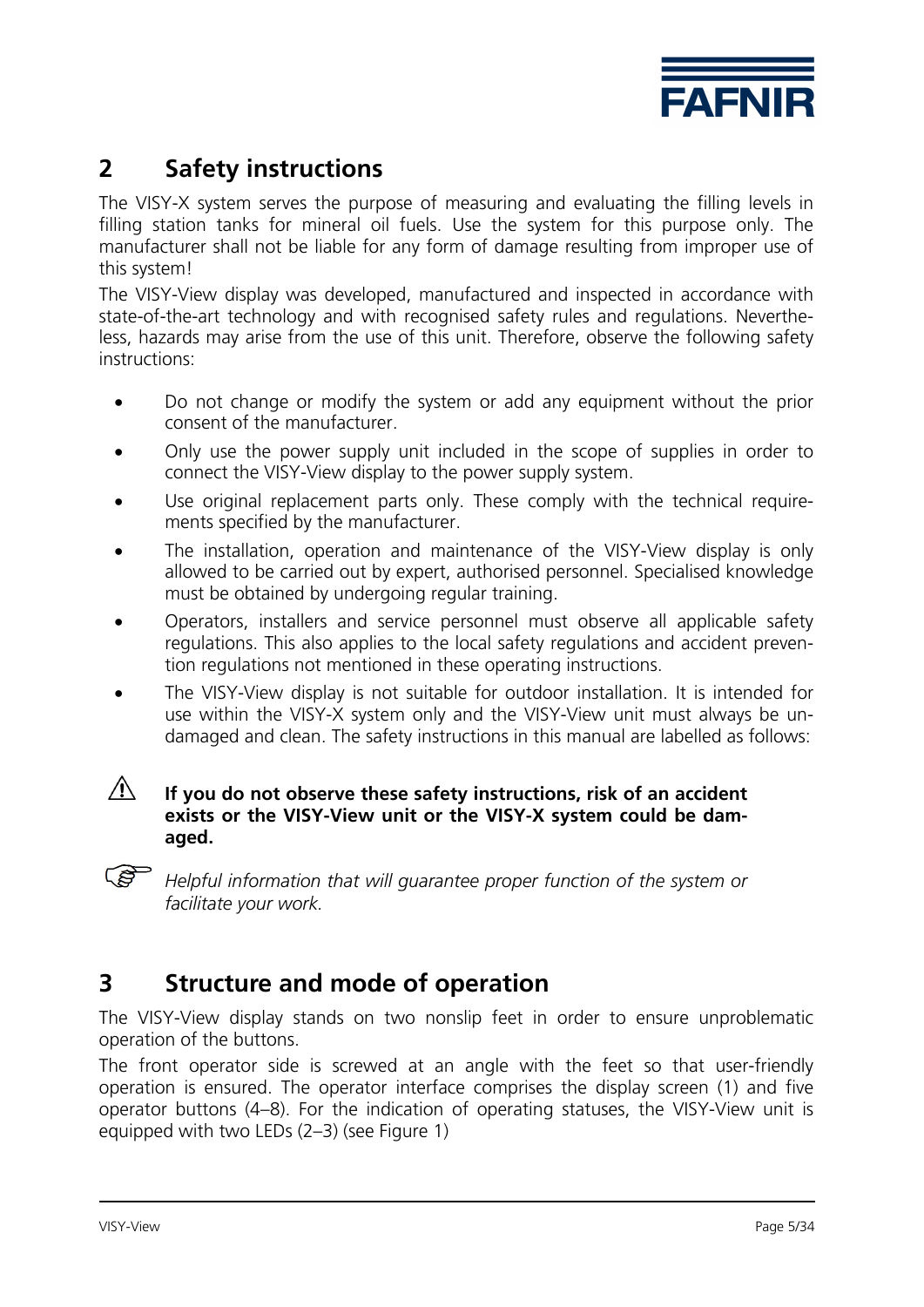



<span id="page-5-1"></span>Figure 1: VISY-View front

- 1 Display screen 5 Print out
- 2 Power LED 6 Return
- 
- 
- 
- 
- 3 Alarm LED 7 Cursor right / down
- 4 Alarm 8 Cursor left / up

### <span id="page-5-0"></span>**3.1 Display screen**

The display screen (1) represents four lines each with 20 characters. The different data supplied from the control unit VISY-Command are generated in several submenus (see chapter "Menu structure") and are shown on the display screen (1). Except for the main and configuration menus the first line of the screen always shows the relevant tank respectively probe. The other three lines are used to display the relevant tank data or alarm messages. By using the two cursors you can recall the various menu functions to the display.

There are two different cursor forms:

- The Up-Down cursor  $\sqrt{2}$  " which moves up and down on the left side in the display screen and marks specific lines.
- The Left-Right cursor "</>" which pages through the menu items at the beginning of a line.

The cursor is moved using the operator buttons (7 and 8). Regular blinking of the Up-Down cursor or changing between "<" and ">" indications show the properly running program.

**R** 

*VISY-View is provided with a protective function that switches off the display screen automatically following a configurable period of time (1– 60 minutes) without any inquiry via the operator buttons. This function prevents the free view of data. The display screen is switched on again by pressing any button.*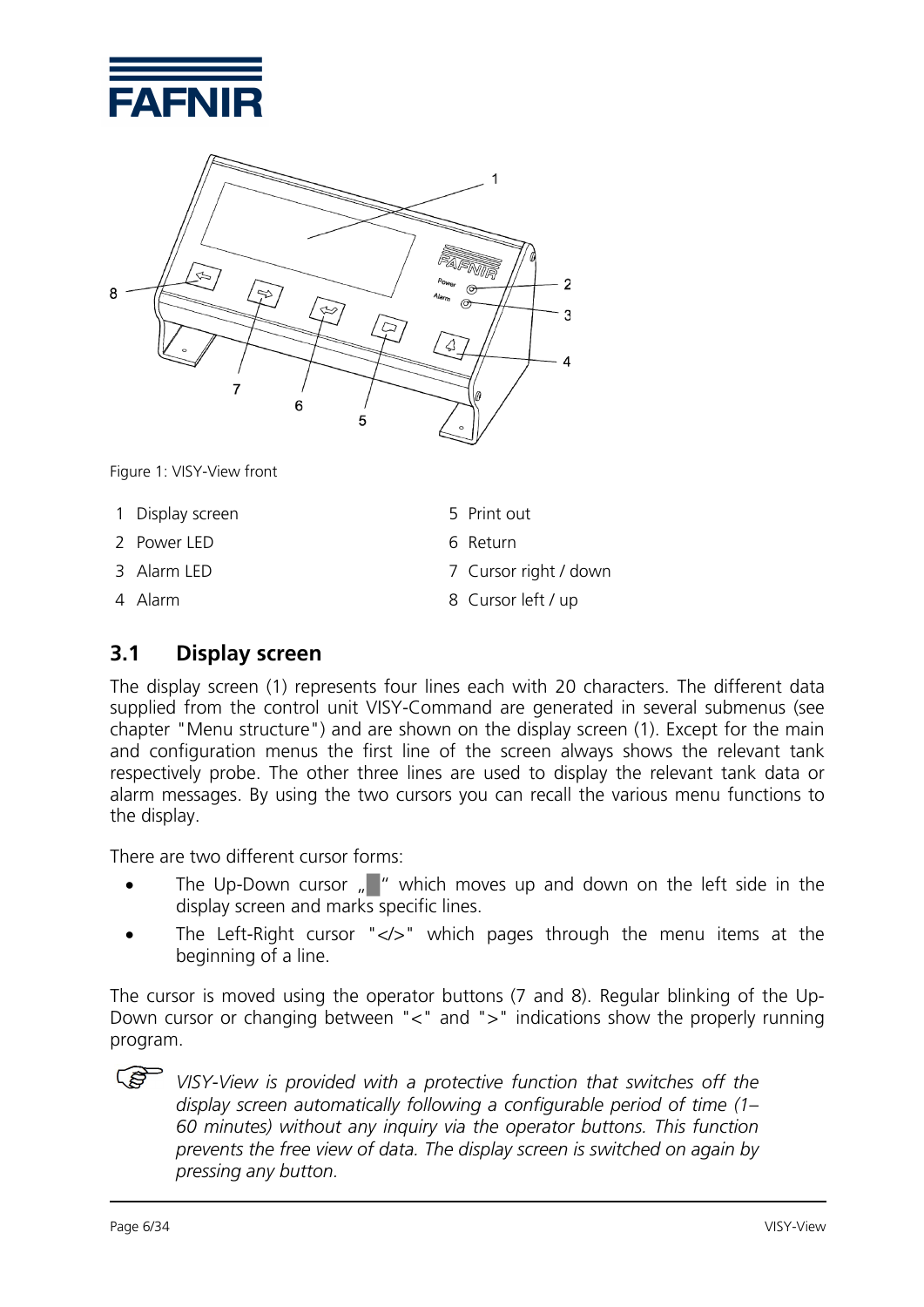

### <span id="page-6-0"></span>**3.2 Operation elements**

### **3.2.1 On-Off switch**

The on-off switch (9) is found on the underside of the device (see [Figure 2](#page-6-1)). After installing and turning on the device by using the on-off switch, the "Power" LED lights up green (see section "Power LED" in this chapter).



<span id="page-6-1"></span>Figure 2: VISY-View rear

### **3.2.2 Operator buttons**

To page through the various menu items and call up the desired tank data, five operator buttons (4–8) are available (see [Figure 1](#page-5-1)):



Cursor left / up (8) depending on the cursor form with two functions:

1. By this button the Up-Down cursor is moved upwards. You can select a submenu of the main menu or individual menu items of the submenu. If the cursor is already positioned in front of the top line, you can go to the superimposed menu by pressing this button.

2. The Left-Right cursor pages via this button through the various menu items of the submenus.



Cursor right / down (7) depending on the cursor form with two functions:

1. By this button the Up-Down cursor is moved downwards. You can select a submenu of the main menu or individual menu items of the submenu.

2. The Left-Right cursor pages via this button through the various menu items of the submenus.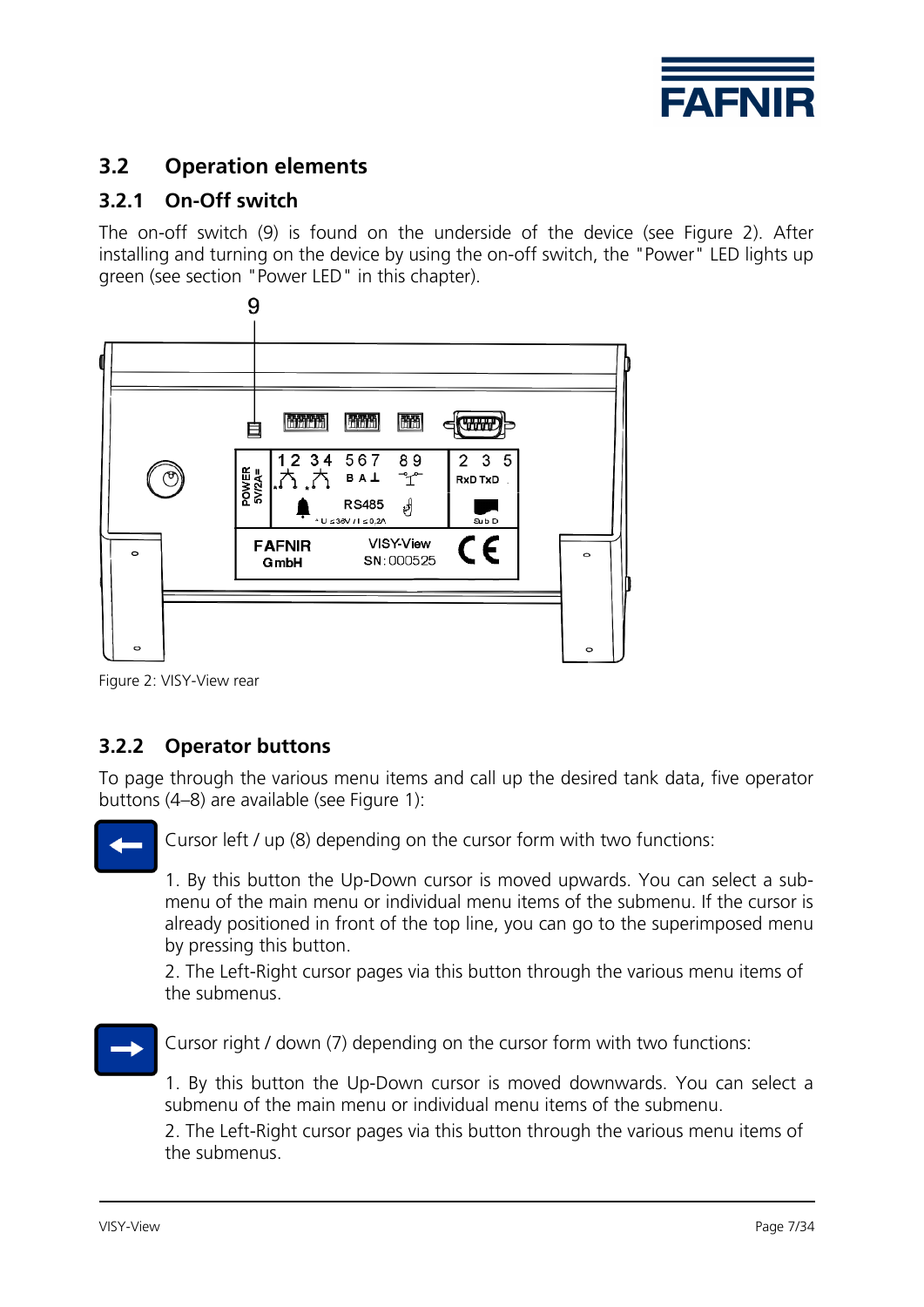



Return button (6) has four functions:

1. With the Return button you can change between the two cursor forms.

2. In the main menu only the Up-Down cursor exists. Here you will use the Return button to confirm the selection of a submenu.

3. In the alarm menu, only the Left-Right cursor exists. Here the Return button is used to acknowledge an alarm message (the "!" will no longer be shown, the red Alarm LED changes from flashing to constantly on and the buzzer is switched off).

4. In case of acknowledged alarm messages, you can also use the Return button to toggle between the indication "alarm status" and "alarm time".



### Print (5)

This button can be used to initiate a data output operation via the printer. It is possible to print out all data available in the submenus "Tank data", "History", "Configuration" and maybe other submenus that might exist. More information about the different printouts can be found in the chapters of the individual submenus.



*This operator button will only initiate printing operations if the connected printer has been configured (see section "Printer" within chapter "Configuration").* 



*With the printer activated, the printing-out of alarm messages and filling operations is carried out automatically in case of an alarm activation or a filling operation.* 



*A thermal printer with 32 columns and serial interface has to be used. This printer is available as an optional equipment unit from FAFNIR.* 



### Alarm (4)

By pressing this button, the alarm menu is called up. In the case of a new alarm, the alarm initiating tank or probe appears on the display screen, (the red Alarm LED flashes and the buzzer sounds). Pressing the button repeatedly will display all the alarm messages that have not been acknowledged yet in successive order. When all the alarm messages have been acknowledged with the Return button (5) (see above), the red Alarm LED changes from flashing to permanently on and the buzzer is switched off. To exit the alarm menu, press the alarm button once again.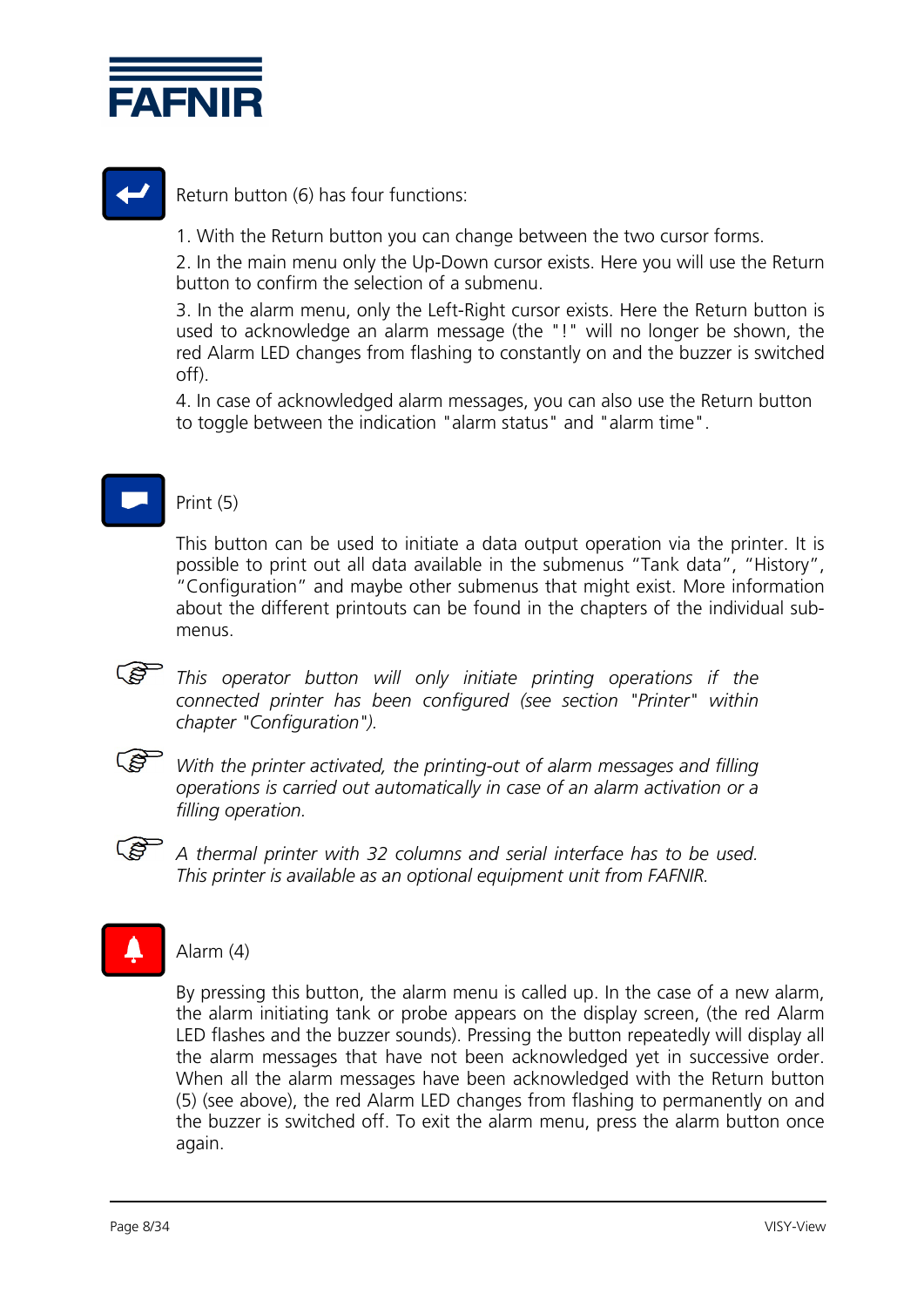

### **3.2.3 Key switch**

Through connection 13 (see [Figure 3](#page-8-2)) an accessible key switch can be mounted for use by tanker drivers in case the filling station has already closed. Before refilling, a repetitive turning of the key switch will bring the relevant data of all the tanks one after another onto the display screen. Which three Tank data for a tank should be displayed are selected in sub menu "Configuration" under "DspTruck" menu point (see section "Truck display" in chapter "Configuration").

### <span id="page-8-0"></span>**3.3 Power LED**

The green Power LED (2) lights up as soon as the unit is connected to the power supply system and is switched on by means of the on-off switch (9) (see [Figure 2](#page-6-1)).

### <span id="page-8-1"></span>**3.4 Interfaces**

The VISY-View display is equipped with the following interfaces:



<span id="page-8-2"></span>

- (10) Connection to appropriate power supply unit included in the scope of supplies
- (11) Alarm outputs  $(11a = output 1, 11b = output 2)$

**SP** *The two alarm outputs can be configured so that a potential-free transistor is closed for a specific alarm status (see chapter "Configuration" and load limits in chapter "Technical data").*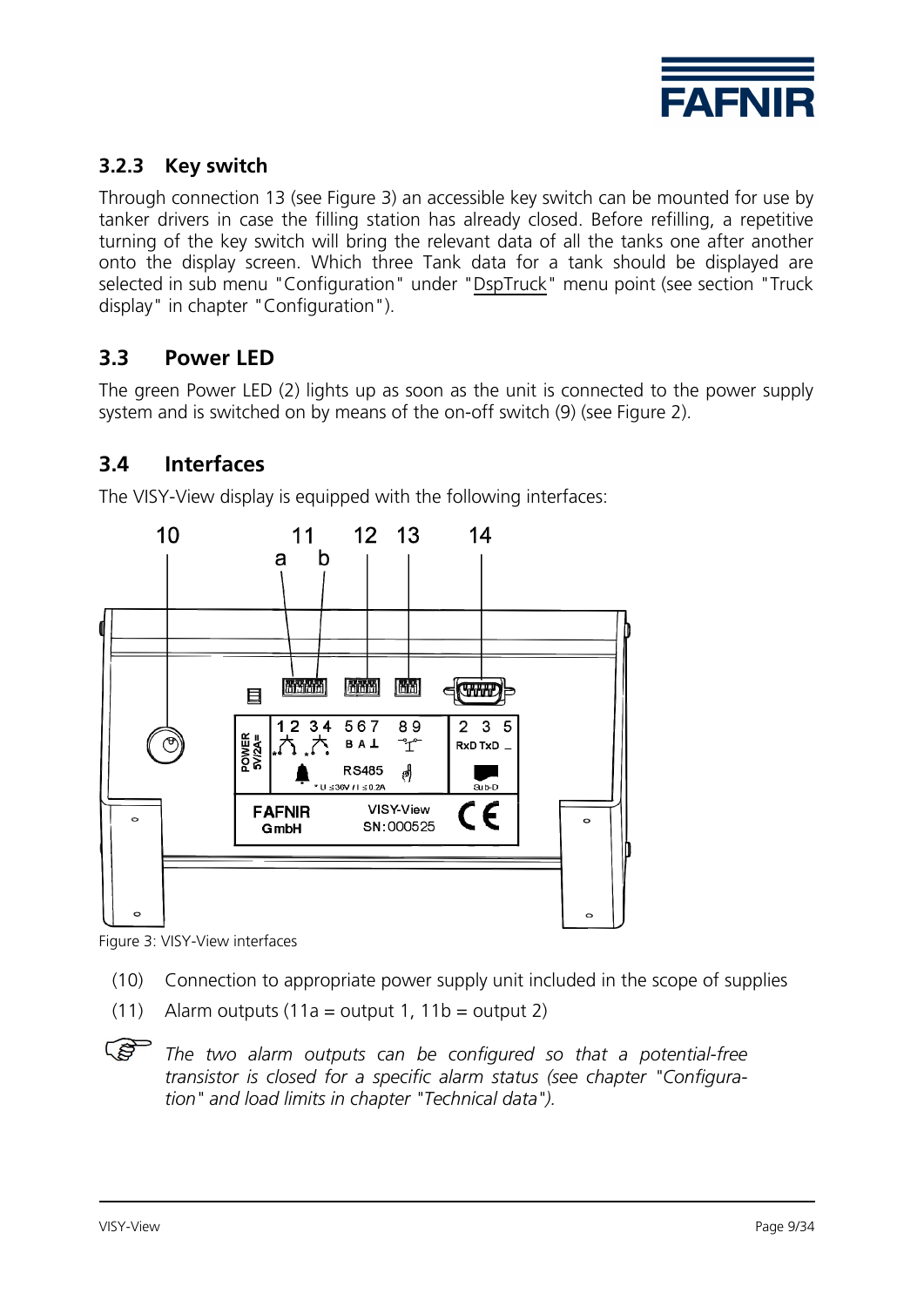

#### $\bigwedge$ **When connecting the alarm outputs the correct polarities must be observed ("+" for connections 1 or 3). If the poles are confused then the contact is always closed!**

- (12) RS-485 interface for connection to the control unit VISY-Command
- (13) Remote input for a key switch (see section "Key Switch" in this chapter) or input for an external alarm (see section "Alarm input" within chapter "Configuration")
- (14) Sub-D socket (9-pin) for connection to a printer

 $\mathbb{Q}$ *A thermal printer with 32 columns and serial interface has to be used. This printer is available as an optional equipment unit from FAFNIR.* 

### <span id="page-9-0"></span>**3.5 Alarm signalizing**

The VISY-View display is equipped with a red Alarm LED (3) and a buzzer in order to indicate alarms optically and acoustically. All detected alarms of the VISY-X system are displayed. Alarms are either coming directly form connected probes or are the result of exceeding or dropping below alarm thresholds of the control unit VISY-Command, set via the software VISY-Setup.

The buzzer is switched off as soon as all alarms have been acknowledged in the alarm menu, using the Return button  $\leftarrow$  (see section "Operator buttons" in this chapter). When acknowledging an alarm the operator confirms that he/she has noticed the alarm. The alarm menu can only be left after all alarms have been acknowledged. The volume of the buzzer can be adjusted in the submenu "Configuration" (see section "Loudness buzzer" in chapter "Configuration").

The alarm signalisation can be in one of the following states depending on the current alarm situation:

| <b>Alarm signalisation</b>        | <b>Alarm situation</b>                                         |
|-----------------------------------|----------------------------------------------------------------|
| Alarm LED is flashing             | There is at least one unacknowledged alarm, in this case it is |
| Buzzer is on                      | insignificant if the alarm is still active or not.             |
| Alarm LED is on                   | There is at least one active alarm and all alarms have already |
| Buzzer is off                     | been acknowledged.                                             |
| Alarm LED is off<br>Buzzer is off | There is no alarm.                                             |



*When turning the device on the red Alarm LED lights up for approx. 1 second.* 

(8)

*A new alarm is indicated by a flashing Alarm LED while an acknowledged alarm is indicated by an Alarm LED that is constantly on.*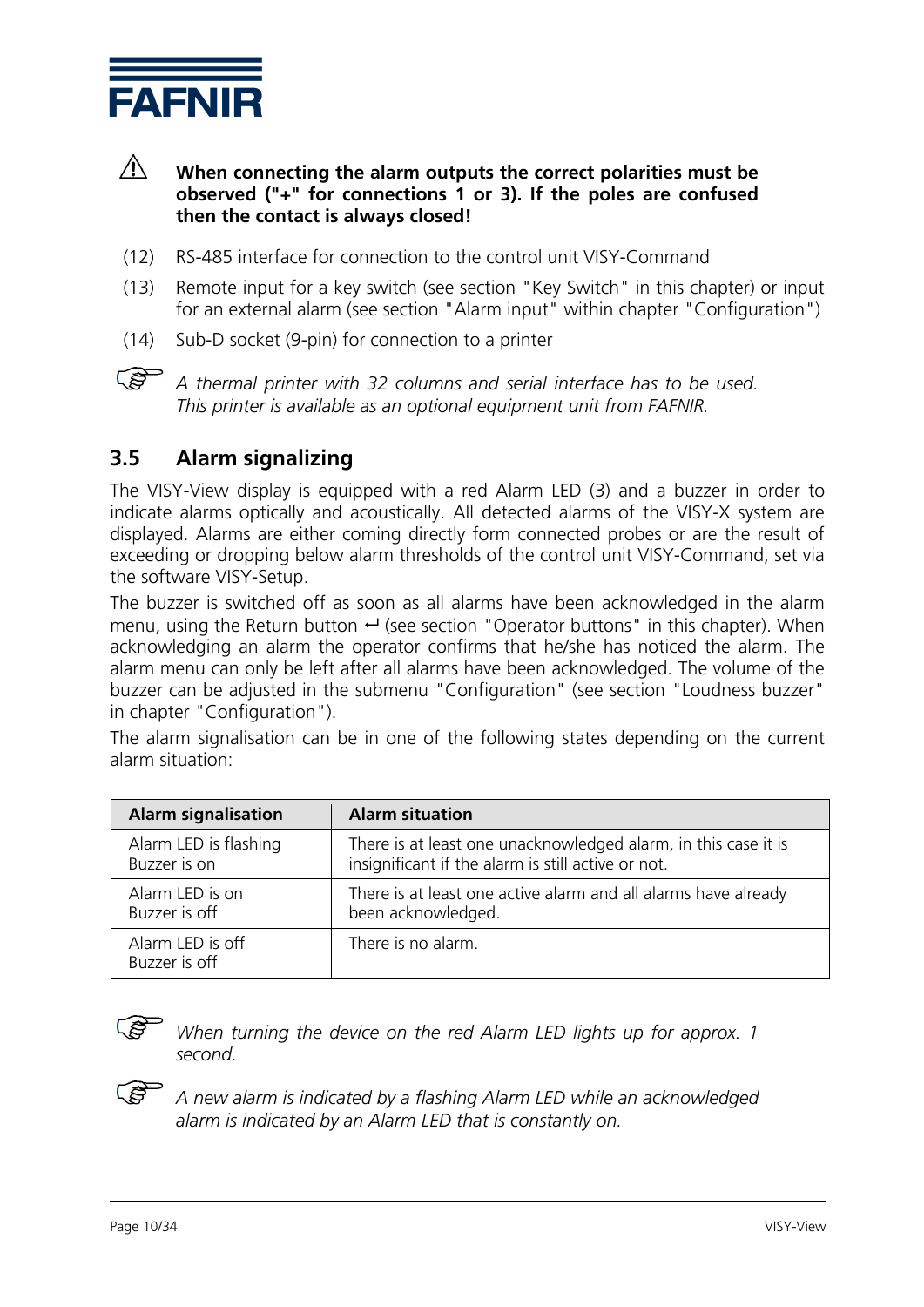

# <span id="page-10-0"></span>**4 Putting into operation**

In order to put the VISY-View display into service, proceed as follows:

- (1) First choose which RS-485 interface of the control unit VISY-Command will be used to connect the display VISY-View.
- The display VISY-View is connected to the host interface of the VISY-Command when no other host system (e. g. POS system) will be connected.
- If the host interface of the VISY-Command is already used by another device VISY-View must be connected to the extension interface of VISY-Command.

|            | 2             | 3 |    | 5             | 6 |               |    |    |
|------------|---------------|---|----|---------------|---|---------------|----|----|
| <b>RxD</b> | TxD           |   | A+ | В-            |   | A+            | в- | РE |
|            | <b>RS-232</b> |   |    | <b>RS-485</b> |   | <b>RS-485</b> |    |    |
| Host       |               |   |    |               |   | Expansion     |    |    |

### Interface connection

Figure 4: Interface connections of VISY-Command

<span id="page-10-1"></span>(2) Use the configuration software VISY-Setup to configure the interfaces of VISY-Command (see separate operating instructions for VISY-Setup). If the host interface is used to connect VISY-View, enter "108" as host computer. If the extension interface is used, activate the function "External display" when using VISY-Setup version up to V2.10, or activate the function "Extension interface" with version V3.00 and higher.



*The required protocol configurations for the VISY-View are described in section "Protocol", chapter "Configuration".* 

(3) Connect the RS-485 interface of the VISY-View display to the RS-485 interface of the control unit VISY-Command using the terminal clamps 5 (B) and 6 (A) of the VISY-View (see rating plates in [Figure 5](#page-11-0) and [Figure 6\)](#page-11-1).

(S *With devices from no. 525, terminal 7 can be used, if required, to apply a cable screening or for potential equalisation with the RS-485 interfaces of connected devices. Terminal 7 may not be connected to earth potential, as there is the danger of potential equalisation currents which are too high and could damage the interface.*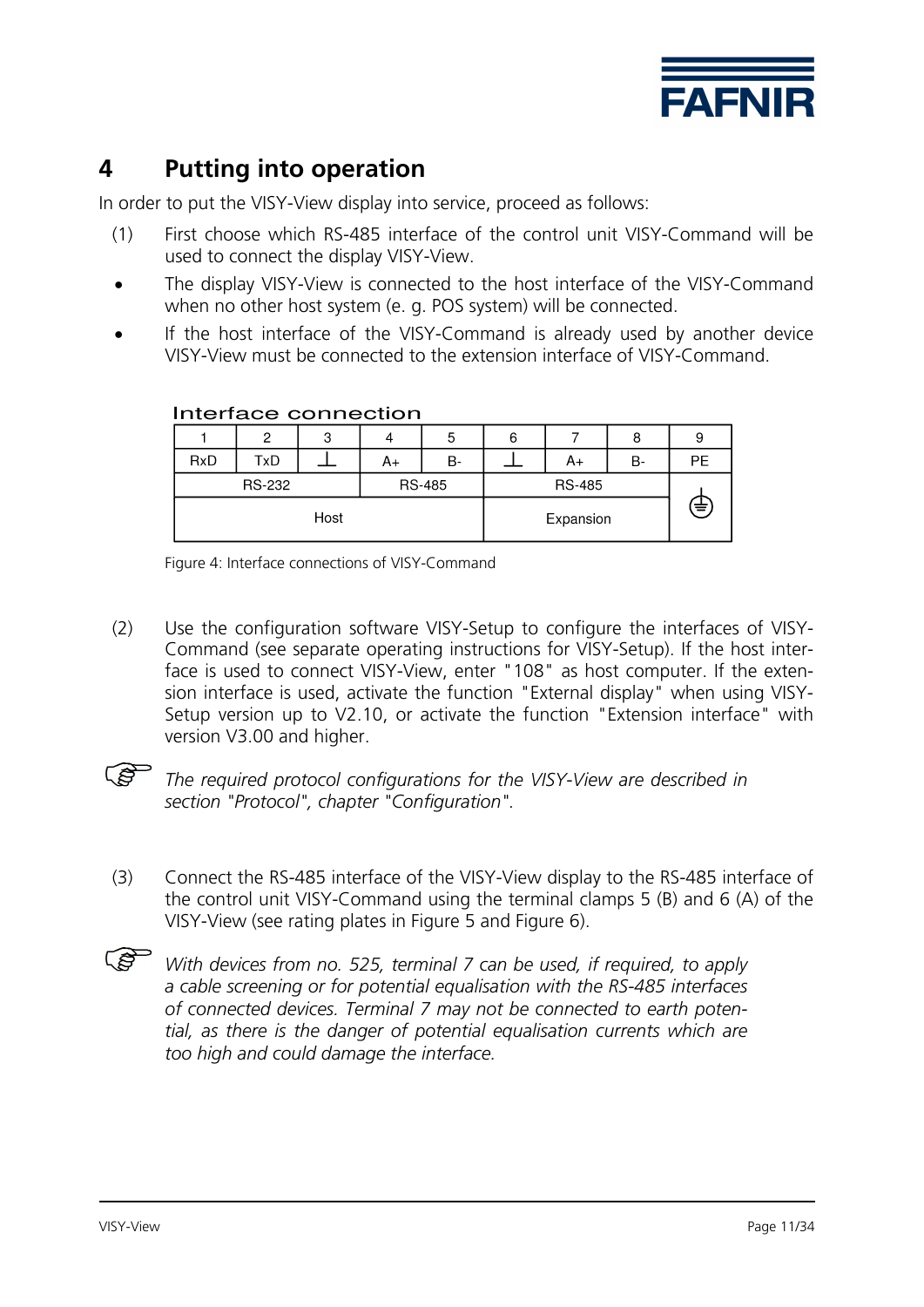

|                          | Old rating plate up to device number 524                                                    |  |  |  |  |  |
|--------------------------|---------------------------------------------------------------------------------------------|--|--|--|--|--|
| <b>POWER</b><br>$5V/2A=$ | 12 34<br>78<br>56<br>2 3 5<br>RxD TxD L<br>B A<br>RS485<br>$10 \le 36V/1 \le 0.2A$<br>Sub-D |  |  |  |  |  |
| <b>FAFNIR</b><br>GmbH    | VISY-View<br>SN: 000100                                                                     |  |  |  |  |  |

<span id="page-11-0"></span>Figure 5: Name plate up to serial number 524



<span id="page-11-1"></span>Figure 6: Name plate beginning with serial number 525

(4) Connect a printer as required to the 9-pin D-Sub socket.



*As printer is a thermal printer with 32 columns and serial interface intended to be used. This printer is available as an optional equipment unit from FAFNIR. The required printer configurations are explained in section "Printer" of chapter "Configuration".* 

- (5) Connect a key switch if required via remote input 13 (see [Figure 3\)](#page-8-2).
- (6) Connect the VISY-View display via connection 10 (see [Figure 3](#page-8-2)) and the enclosed power supply unit to the power supply system.

#### $\sqrt{N}$ **Only use the power supply unit included in the scope of supplies in order to connect the VISY-View display to the power supply system.**

(7) Turn the VISY-View display on using the on-off switch (9) (see [Figure 2](#page-6-1)).

The VISY-View display is ready for operation now and can be configured as described in the chapter "Configuration"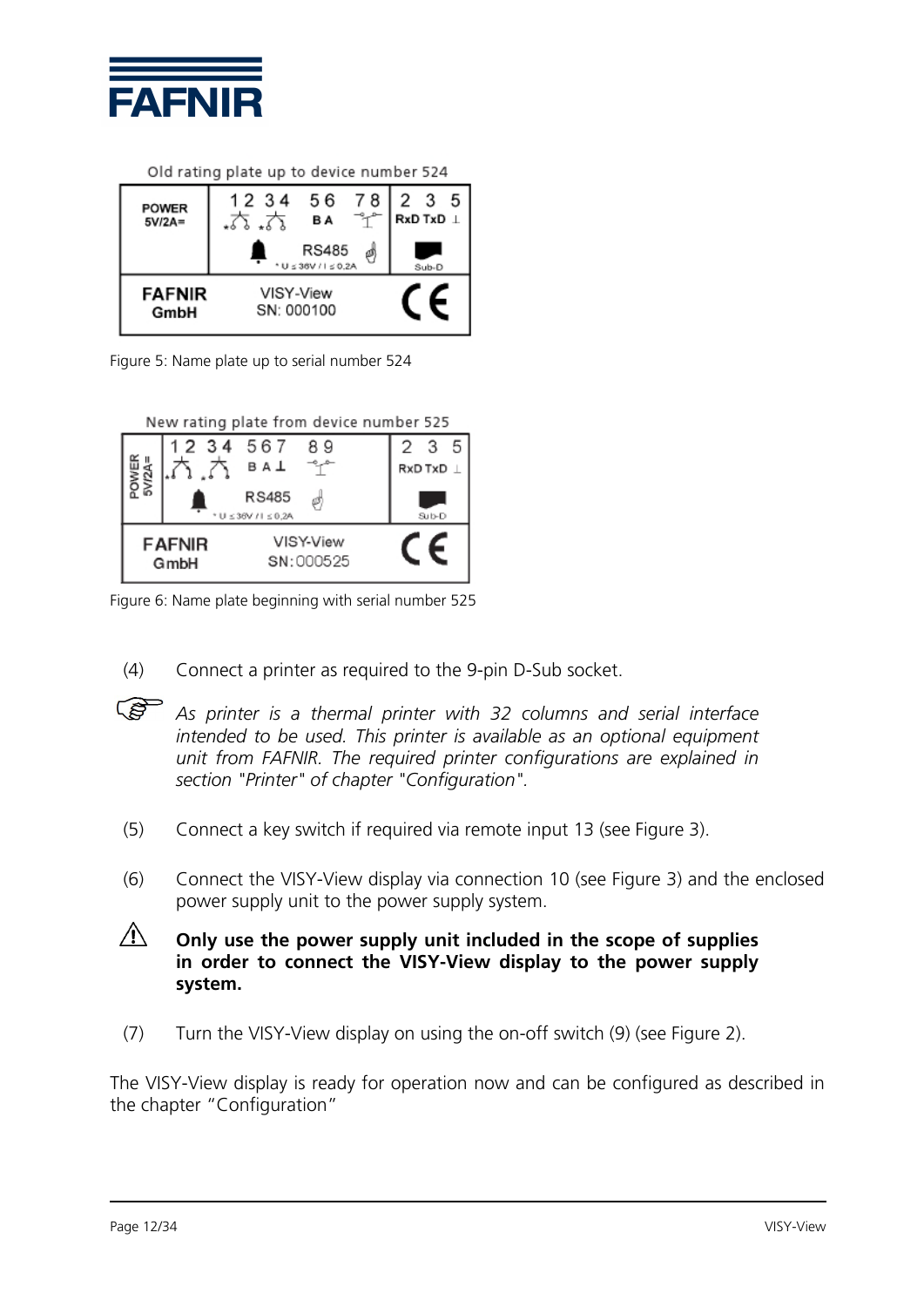

# <span id="page-12-0"></span>**5 Operation**

From the main menu one of the submenus can be chosen. Normally the submenus "Tank data", "History" and "Configuration" exist. If more submenus are available (e.g. "Wireless") this will be indicated by an down directed arrow  $\mu$ ,  $\theta$  " at the beginning of the lowest line.



*The menu "Wireless" is only available, if the connection of the measurement sensors VISY-Stick to the control unit VISY-Command is done wireless.* 

For the use of the device some basic settings must be carried out via the submenu "Configuration".

### <span id="page-12-1"></span>**5.1 Configuration**

The following configuration may be carried out on the VISY-View display:

- Date and time
- Language
- Protocol
- Printer
- Loudness buzzer
- $\bullet$  Switching off display screen
- Disabling alarm signalisation
- Alarm selection alarm output 1
- Alarm selection alarm output 2
- **Electrical behaviour of alarm outputs**
- Resetting alarm outputs
- Protection of configuration data
- Alarm input
- Number of history entries
- Truck display



*All settings (variable menu items), with exception of "Date and time", are not permanently represented on the display screen but can be made visible by using the button*  $\Leftrightarrow$  *or the button*  $\Rightarrow$ *.*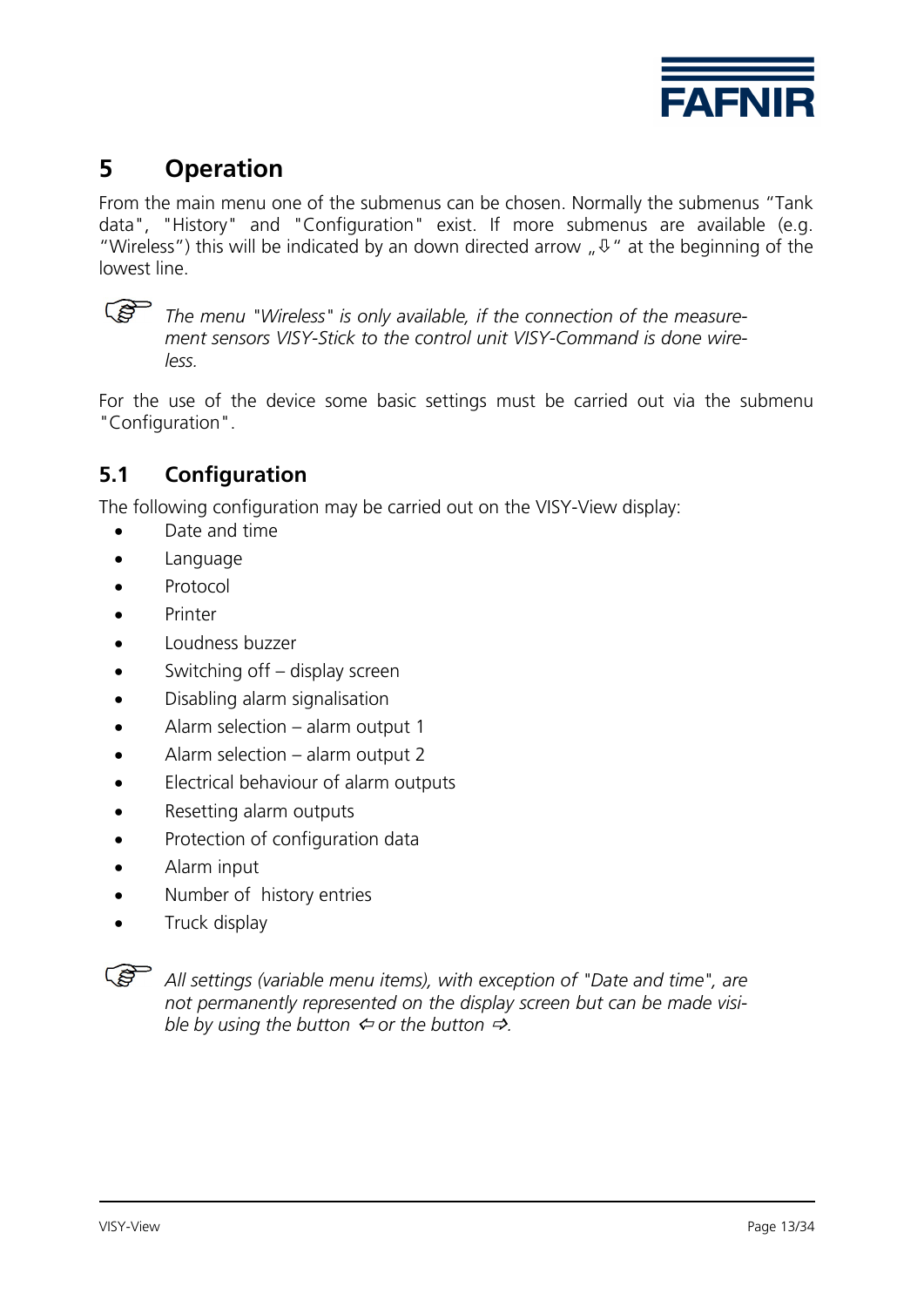

The following described settings are configured within the menu "configuration", which you can enter as written below:

- (1) In the main menu use the button  $\Leftrightarrow$  or the button  $\Leftrightarrow$  to select the submenu "Configuration".
- (2) Confirm your selection by pressing the Return button  $\leftarrow$ .

The submenu "Configuration" appears on the display screen. To quit the submenu, use the button  $\Leftarrow$  to move the Up-Down cursor to the top line and then back to the main menu.



*All changed configurations are stored upon leaving the submenu "Configuration" and are kept also, if the device is switched off.* 

### **5.1.1 Date and time**

In order to set the date and time, proceed as follows beginning in submenu "Configuration":

- (1) Use the button  $\Leftrightarrow$  or the button  $\Leftrightarrow$  to select line 1 with the date and time.
- (2) Confirm your selection by pressing the Return button  $\leftarrow$ . At the left edge of the display screen, the Left-Right cursor and an additional cursor will then appear in the line. During the time adjustment procedure the clock remains stopped.
- (3) Use the button  $\Leftrightarrow$  or the button  $\Leftrightarrow$  to position the additional cursor on the number to be set. The cursor marks the adjustable time data continuously from left to right.
- (4) Press the Return button  $\leftrightarrow$ . At the left edge of the display screen the Up-Down cursor will then appear.
- (5) Use the button  $\Leftrightarrow$  or the button  $\Leftrightarrow$  to set the new time.
- (6) Use the Return button  $\leftrightarrow$  to switch over to the Left-Right cursor. Repeat steps 3 to 6 as required until all the time input operations have been carried out.

If applicable repeat step 3 up to step 6, until all required changes are done.

- (7) Use the button  $\Leftrightarrow$  or the button  $\Leftrightarrow$  to move the additional cursor to the left or to the right out of the line. The time data are then accepted by VISY-Command.
- **REF** *If the extension protocol is used to communicate with VISY-Command (VISY-View is connected to the extension interface of VISY-Command) date and time cannot be changed via VISY-View.*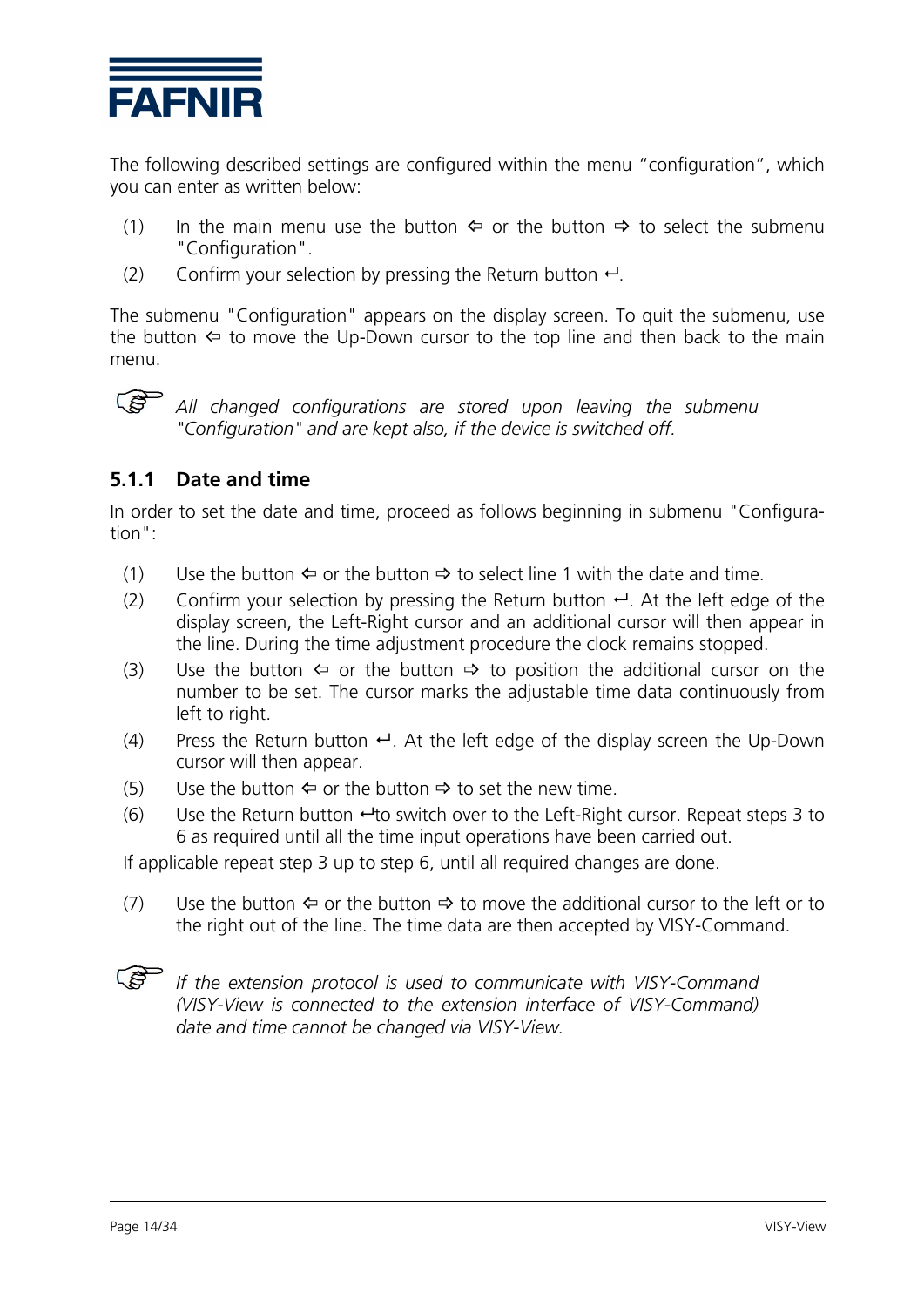

### **5.1.2 Language**

In order to set the language, proceed as follows once in submenu "Configuration":

- (1) Use the button  $\Leftrightarrow$  or the button  $\Leftrightarrow$  to select the menu item Language
- (2) Press the Return button  $\leftrightarrow$ . On the left side of the display screen the Left Right cursor will now appear.
- (3) Use the button  $\Leftrightarrow$  or the button  $\Leftrightarrow$  to set the desired language.



*Due to the language selection, the representation of the date and time as well as the decimal point or comma is automatically set according to each language.* 

### **5.1.3 Protocol**

In order to set the protocol, proceed as follows once in submenu "Configuration":

- (1) Use the button  $\Leftrightarrow$  or the button  $\Leftrightarrow$  to select the menu item Protocol.
- (2) Press the Return button  $\leftarrow$ . On the left side of the display screen the Left Right cursor will now appear.
- (3) Use the button  $\Leftrightarrow$  or the button  $\Leftrightarrow$  to set the desired protocol.

The following table shows which protocol must be set in accordance with the used VISY-Command interface:

| <b>Connection to VISY-Command</b> | via Protocol to be set |
|-----------------------------------|------------------------|
| Host interface                    | Host-108               |
| Extension interface               | Ext. Prot.             |

### **5.1.4 Printer**

In order to set the printer, proceed as follows once in submenu "Configuration":

- (1) Use the button  $\Leftrightarrow$  or the button  $\Leftrightarrow$  to select the menu item Printer.
- (2) Press the Return button  $\leftrightarrow$ . At the left edge of the display screen the Left-right cursor will then appear.
- (3) Use the button  $\Leftrightarrow$  or the button  $\Leftrightarrow$  to activate the printer function.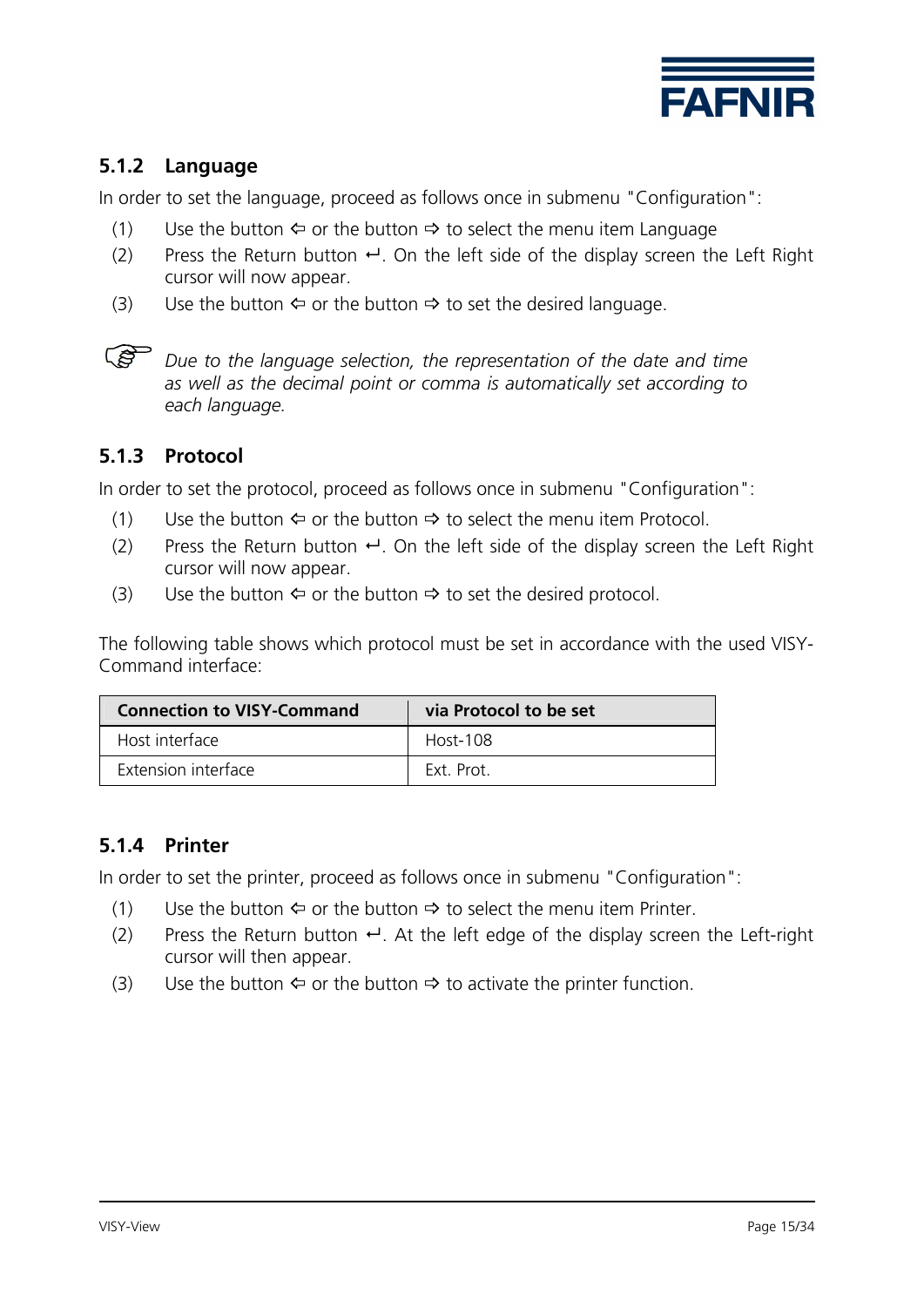

### **5.1.5 Loudness buzzer**

In order to set the volume of the buzzer, proceed as follows once in submenu "Configuration":

- (1) Use the button  $\Leftrightarrow$  or the button  $\Leftrightarrow$  to select the menu item Buzzer.
- (2) Press the Return button  $\leftrightarrow$ . At the left edge of the display screen, the Left-Right cursor will then appear.
- (3) Use the button  $\Leftrightarrow$  or the button  $\Leftrightarrow$  to adjust the desired length of buzzer tone. With each press of a button the newly set length of buzzer tone is sounded by the buzzer.



### **Please act with caution when disabling the buzzer as from a safety point of view the signalisation of alarms is strictly required in the majority of cases.**

### **5.1.6 Switching off – display screen**

In order to set a time period after which the display screen should automatically switch off, proceed as follows once in submenu "Configuration":

- (1) Use the button  $\Leftrightarrow$  or the button  $\Leftrightarrow$  to select the menu item DispOff.
- (2) Press the Return button  $\leftrightarrow$ . At the left edge of the display screen, the Left-Right cursor will then appear.
- (3) Use the button  $\Leftrightarrow$  or the button  $\Leftrightarrow$  to adjust the desired period of time after which the display screen is to be switched off (1–60 minutes).

### **5.1.7 Disabling alarm signalisation**

By selecting menu item Alarm it can be configured if alarms are signalised or not. Normally the alarm signalisation has to be enabled, especially if environmental sensors are connected to the VISY-X system.

Under the following conditions it could however be reasonable to disable the alarm signalisation:

- there is more than one VISY-View connected to the VISY-Command control unit and the alarm signalisation should only be done on one VISY-View
- the VISY-View is used as a truck display only and alarms can not be acknowledged by the user because of the mounting position (e.g. directly behind a glass panel)

The following configurations are possible:

- enabled alarms will be signalised
- disabled alarms will not be signalised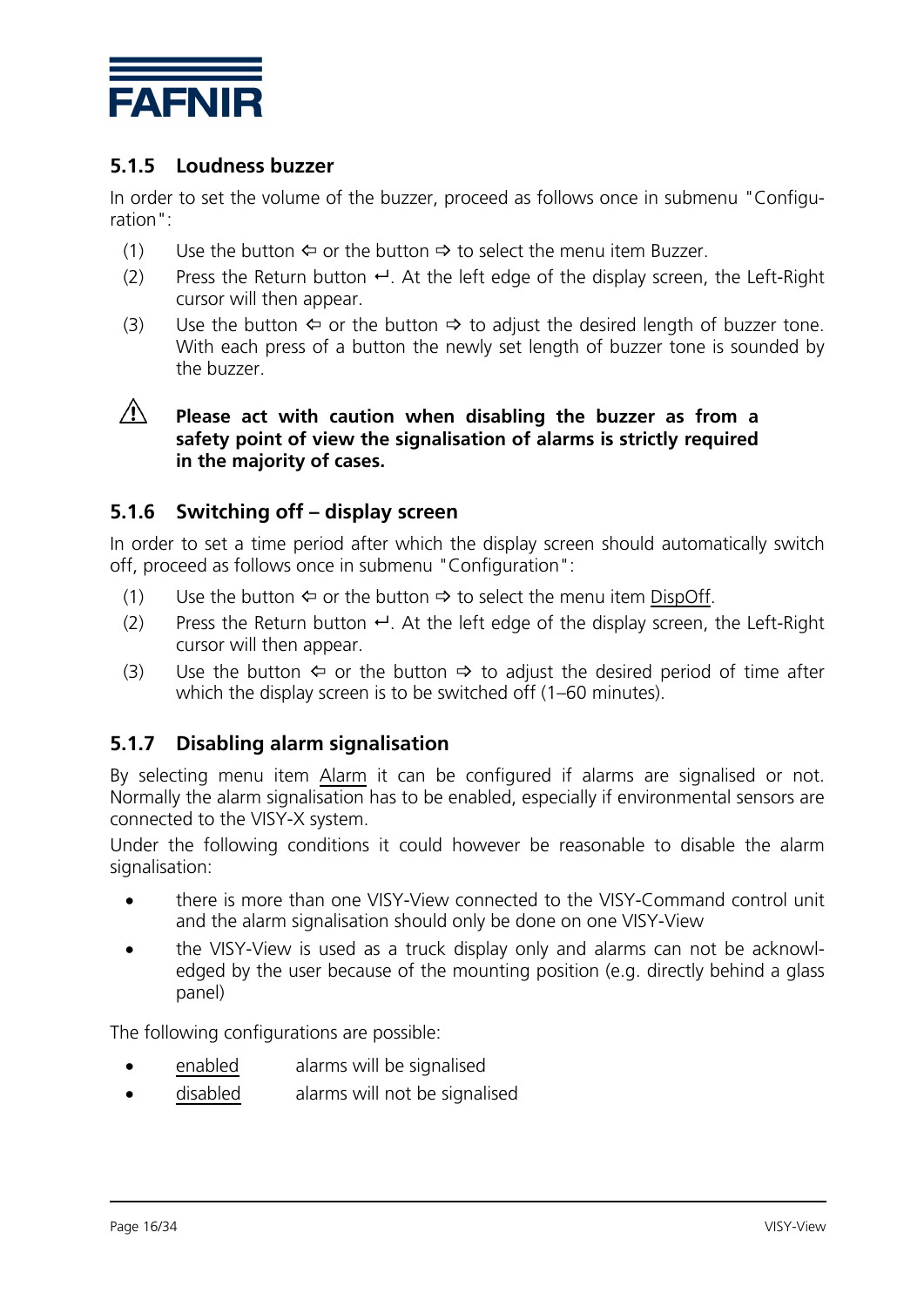

In order to enable or disable the alarm signalisation, proceed as follows once in submenu "Configuration":

- (1) Use the button  $\Leftrightarrow$  or the button  $\Leftrightarrow$  to select the menu item Alarm.
- (2) Press the Return button  $\leftrightarrow$ . At the left edge of the display screen, the Left-Right cursor will appear.
- (3) Use the button  $\Leftrightarrow$  or the button  $\Leftrightarrow$  to enable or disable the alarm signalisation.

#### $\bigwedge$ **Please act with caution when disabling the alarm signalisation as from a safety point of view the signalisation of alarms is strictly required in the majority of cases.**

### **5.1.8 Alarm selection – output 1 / output 2**

By selecting AlrOutp1 and AlrOutp2 menu points the following alarm may be selected, for which the corresponding alarm output is connected:

- disabled no alarm selected, the output is always in the none-active state
- **•** ErrorGauge Sensor not connected or defective
- ProdctXLOW Product level very low
- ProductLOW Product level low
- ProdctHIGH Product level high
- ProdtXHIGH Product level very high
- ProductAll Any alarm concerning the product level
- Water HIGH Water level high
- WaterXHIGH Water level very high
- Ext Alarm External alarm (via key switch input)
- All Alarms Any alarm listed above

In order to select the alarm, for which alarm output 1 or 2 should be connected, proceed as follows once in submenu "Configuration":

- (1) Use the button  $\Leftrightarrow$  or the button  $\Leftrightarrow$  to select the menu item AlrOutp1 or AlrOutp2 as required.
- (2) Press the Return button  $\leftrightarrow$ . At the left edge of the display screen, the Left-Right cursor will then appear.
- (3) Use the button  $\Leftrightarrow$  or the button  $\Leftrightarrow$  to select the alarm to be connected to the corresponding alarm output (1/2).

**PER** *Alarms configured for the alarm outputs will only be handled when coming from sensors of type VISY-Stick mounted in a tank. The alarm outputs can not be activated by alarms coming from environmental sensors. If alarm outputs for environmental sensors are also needed or a higher voltage or current has to be switched the component VISY-Output 4 has to be used.*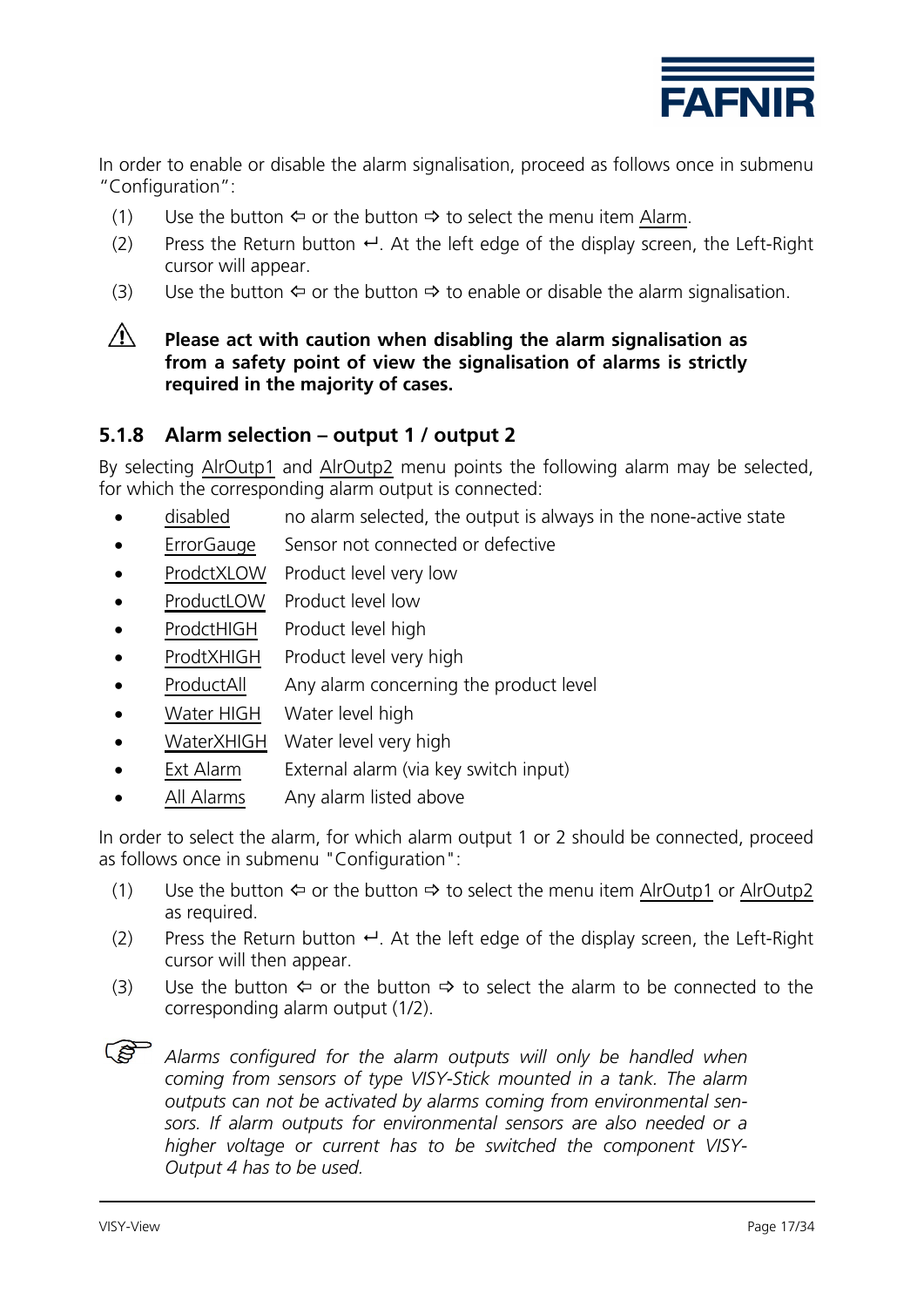

### **5.1.9 Electrical behaviour of alarm outputs**

By selecting menu item OutLevel the electrical behaviour of the alarm outputs can be configured.

The following configurations are possible:

- NO **N**ormally **O**pen, in the none-active state the contact of the alarm output is open
- NC **N**ormally **C**losed, in the none-active state the contact of the alarm output is closed

In order to configure the electrical behaviour of the alarm outputs, proceed as follows once in submenu "Configuration":

- (1) Use the button  $\Leftrightarrow$  or the button  $\Leftrightarrow$  to select the menu item OutLevel.
- (2) Press the Return button  $\leftrightarrow$ . At the left edge of the display screen, the Left-Right cursor will appear.
- (3) Use the button  $\Leftrightarrow$  or the button  $\Leftrightarrow$  to select the desired function.



*Selecting NC offers the advantage that a signalisation via the alarm outputs is also done if the power to the VISY-View is interrupted.* 

### **5.1.10 Resetting alarm outputs**

By selecting menu item OutReset it can be configured under which condition the alarm outputs will be reset (set back to the none-active state).

The following configurations are possible:

- ack. the alarm outputs will be reset after the user has acknowledged the alarm
- solved the alarm outputs will be reset after the alarm has been solved

In order to configure under which condition the alarm outputs will be reset, proceed as follows once in submenu "Configuration":

- (1) Use the button  $\Leftrightarrow$  or the button  $\Leftrightarrow$  to select the menu item OutReset.
- (2) Press the Return button  $\leftrightarrow$ . At the left edge of the display screen, the Left-Right cursor will appear.
- (3) Use the button  $\Leftrightarrow$  or the button  $\Leftrightarrow$  to select the desired function.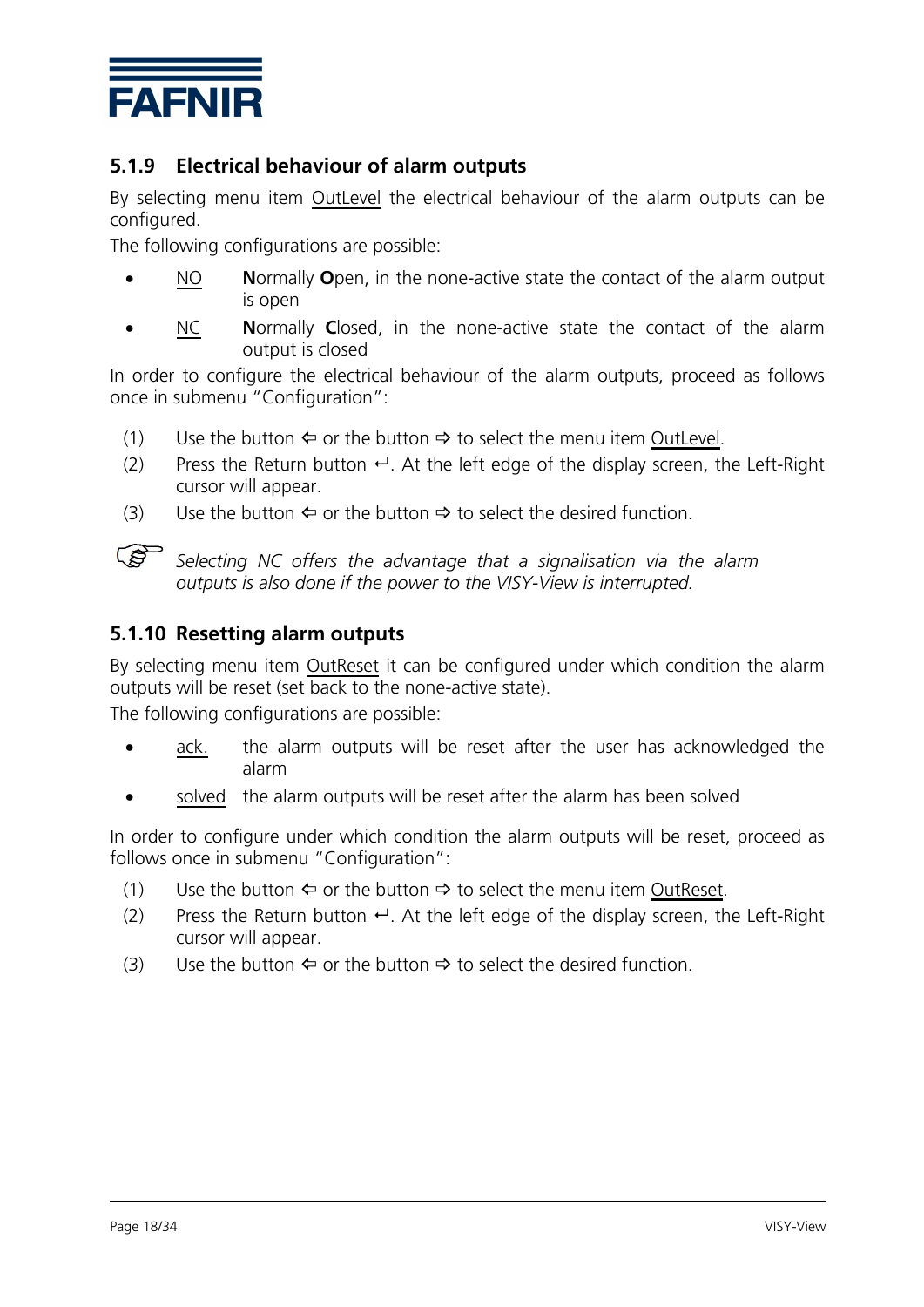

### **5.1.11 Protection of configuration data**

By selecting menu item Protect you have the possibility to protect all configuration data against manipulation. To change the status of the protection a 4 digit pass code of 3982 has to be used.

In order to enable/disable the protection of the configuration data, proceed as follows once in the submenu "Configuration":

- (1) Use the button  $\Leftrightarrow$  or the button  $\Leftrightarrow$  to select the menu item Protect. The current protection status will be displayed.
- (2) To be able to change the protection status press the Return button  $\leftarrow$ . On the left side of the display screen the Left-Right cursor will now appear.
- (3) Use the button  $\Leftrightarrow$  or the button  $\Leftrightarrow$  to select the value of the highest digit of the pass code and confirm the selected digit value by pressing the Return button  $\leftarrow$ . Now the next lower digit value can be input.
- (4) Repeat step 3 until the complete 4 digit pass code has been entered. After all digits have been selected and confirmed the Up-Down cursor will appear at the left edge of the display screen.
- (5) If the right pass code has been entered the protection status is changed from enabled to disabled or from disabled to enabled.



*When the protection function has been enabled a selected and protected menu item is marked with a key on the left side of the display.* 

### **5.1.12 Alarm input**

By selecting menu item AlrInput you have the possibility to configure the input of VISY-View to be an alarm input for an external device. Normally the input is used to connect a key switch that activates the Truck Display.

The following configurations are possible:

- disabled the function alarm input is disabled, the input of VISY-View can be used fort he function truck display
- enabled NC the function alarm input is enabled, the input of VISY-View can be used as alarm input for an external alarm, the alarm will be signalised from the external device via a relay contact (or several relay contacts wired in series) of type **N**ormally **C**losed (**NC**)
- enabled NO the function alarm input is enabled, the input of VISY-View can be used as alarm input for an external alarm, the alarm will be signalised from the external device via a relay contact (or several relay contacts wired in parallel) of type **N**ormally **O**pen (**NO**)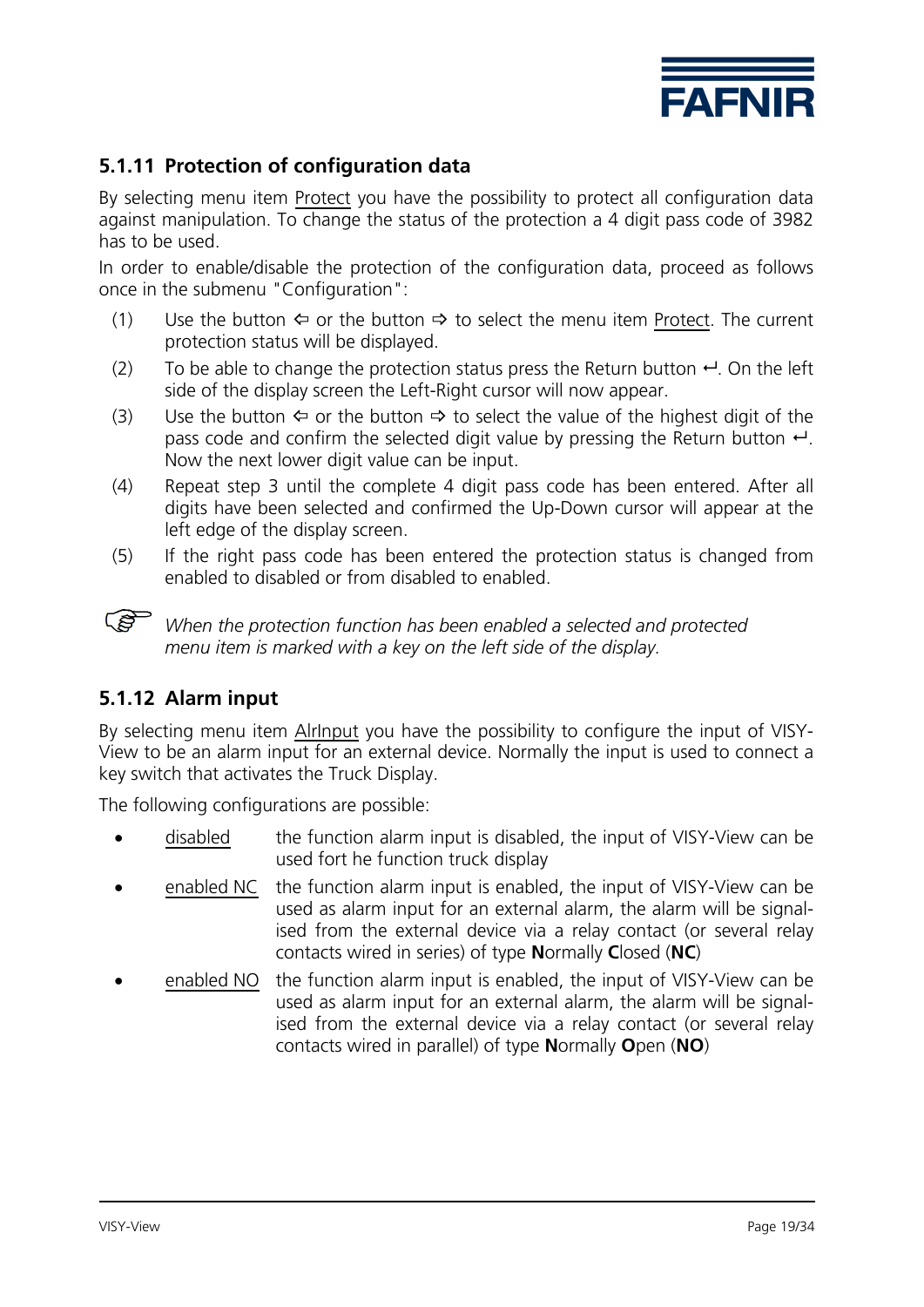

In order to enable or disable the function alarm input, proceed as follows once in the submenu "Configuration":

- (1) Use the button  $\Leftrightarrow$  or the button  $\Leftrightarrow$  to select the menu item AlrInput. The current configuration of the function alarm input will be displayed.
- (2) Press the Return button  $\leftrightarrow$ . At the left edge of the display screen, the Left-Right cursor will appear.
- (3) Use the button  $\Leftrightarrow$  or the button  $\Leftrightarrow$  to select the desired function.



*If the function alarm input is enabled this does automatically disable the function Truck Display. The menu item DspTruck to configure the Truck Display will show the text disabled.* 

**RAL** *An alarm signalised via the alarm input will show up as "External Alarm" in the menu Alarm and on the automatic alarm printout (if a printer is connected and configured).* 

**REP** *If more than one alarm from external systems has to be handled (e.g. oil layer and overfill alarm from multiple systems monitoring oil separators) the component VISY-Input 8 should be used instead of the alarm input of VISY-View. Using VISY-Input 8 has the advantage that detailed information about the alarm reason and the system that has detected the alarm are available in the menu Alarm.* 

### **5.1.13 Number of history entries**

In order to change the number of filling operation data per tank that are shown in the submenu History, proceed as follows once in the submenu "Configuration":

- (1) Use the button  $\Leftrightarrow$  or the button  $\Leftrightarrow$  to select the menu item History. The current selection for the number of filling operation data will be displayed.
- (2) To change the current configuration press the Return button  $\leftarrow$ . At the left edge of the display screen, the Left-Right cursor will appear.
- (3) Use the button  $\Leftrightarrow$  or the button  $\Leftrightarrow$  to select the desired number (1-5) of filling operation data per tank.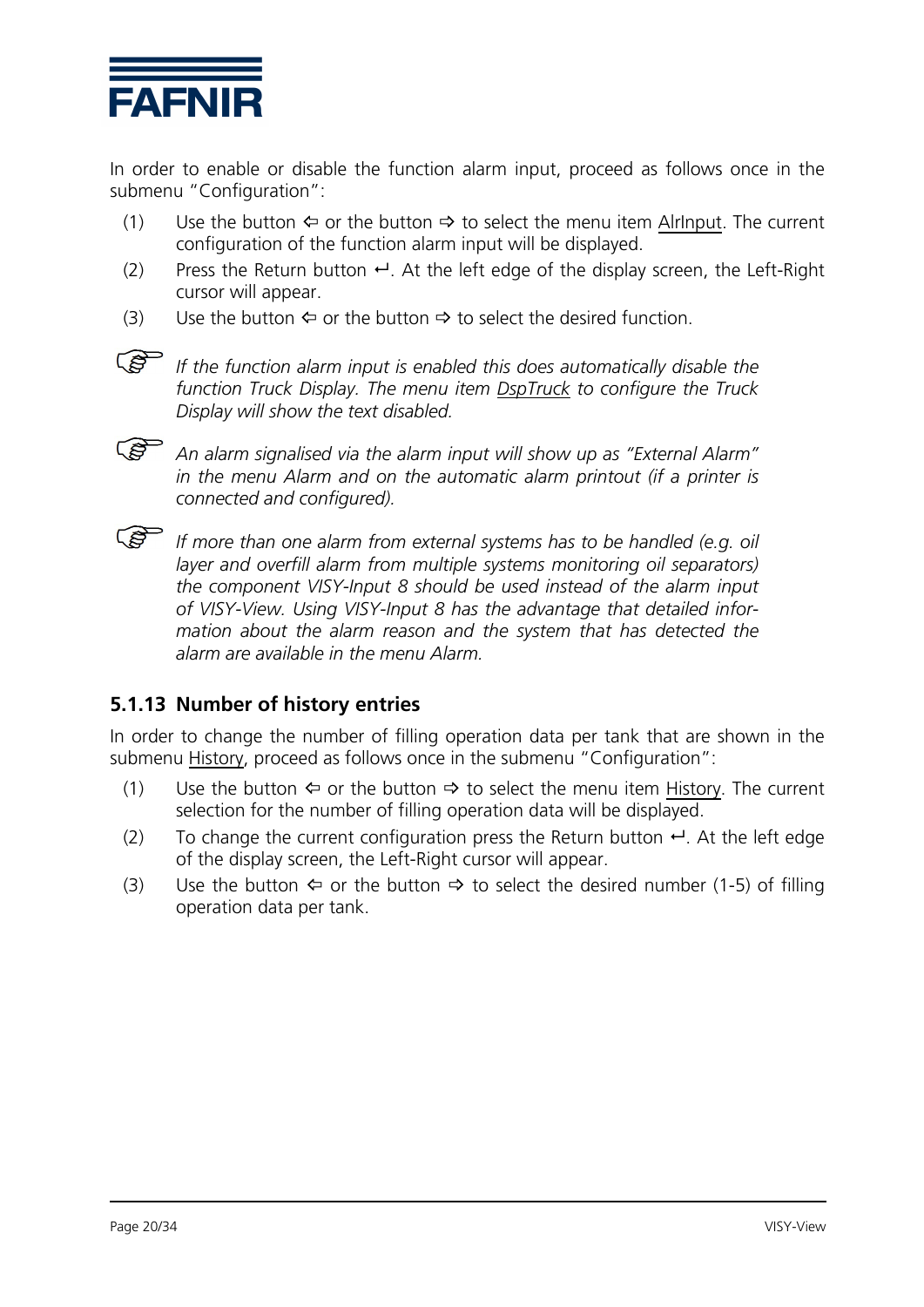

### **5.1.14 Truck display**

By activating the switch contact on connection 13 (see section "Key switch" in chapter "Structure and mode of operation") a configurable display is created independent from submenu "Tank data". Besides tank number and a description of the product, three further tank data can be selected for the display, proceeding from submenu "Configuration" (see section "Retrieving tank data" in this chapter):

- (1) Use the button  $\Leftrightarrow$  or the button  $\Leftrightarrow$  to select the menu item DspTruck.
- (2) Press the Return button  $\leftarrow$ . You proceed to a further submenu "Truck display".
- (3) Use the button  $\Leftrightarrow$  or the button  $\Leftrightarrow$  to move the Up-Down cursor to the lines (2– 4) in which you wish another value to be displayed.
- (4) Press the Return button  $\leftrightarrow$ . At the left edge of the display screen the Left-Right cursor will then appear.
- (5) Use the button  $\Leftrightarrow$  or the button  $\Leftrightarrow$  to select the desired value (press the button as many times as necessary).
- (6) Press the Return button  $\leftrightarrow$ . At the left edge of the display screen the Up-Down cursor will then appear. Repeat steps 3–6 as necessary.
- (7) Use the button  $\Leftrightarrow$  to move the cursor to the top line and then back to the submenu "Configuration".



*In wireless mode the activated truck display will show additional text messages to inform the truck driver about the age of the displayed data.* 



*If the alarm input has been enabled the truck display is not available. In submenu "Configuration" the possibility to configure the truck display is disabled.* 

### **5.1.15 Printing out configuration data**

If you would like to print out a list of the settings done in submenu "Configuration" use the button  $\Leftrightarrow$  or the button  $\Leftrightarrow$  to move the Up-Down cursor in the main menu to the menu item "Configuration" and press the Print button.



*Wait until the printer has finished the paper feed before tearing off the printout.*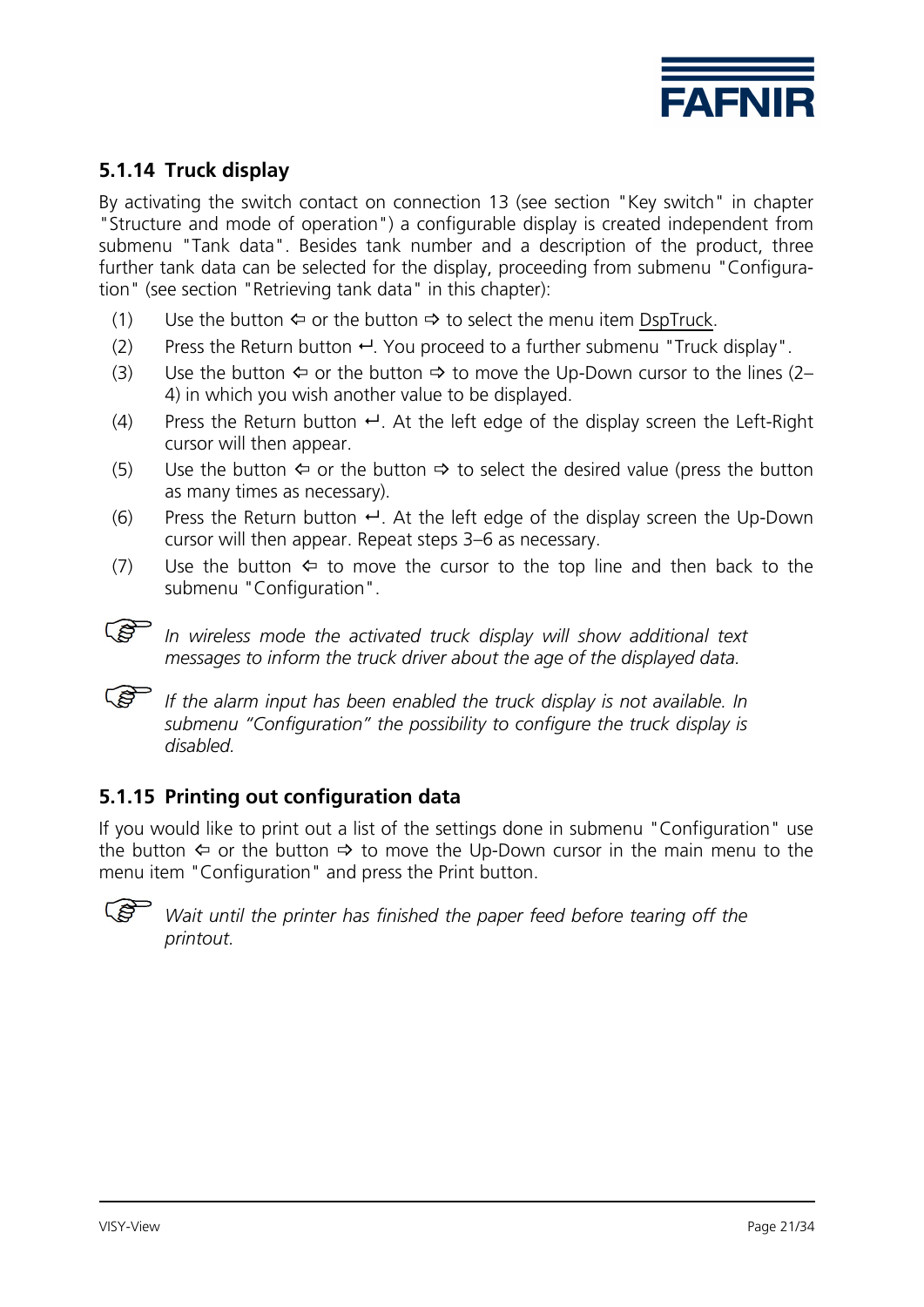

### <span id="page-21-0"></span>**5.2 Retrieving tank data**

Using submenu "Tank data" you have the possibility of calling up all available measured values configured in the control unit VISY-Command, and to set which three menu items the display screen should display together with the tank number and product description in the first line.



*If a value is not displayed, VISY-Command cannot make it available since it is not configured in the VISY-Setup software.* 

The following tank data may be selected:

- Capaci Tank capacity
- Ullage Free tank volume up to permissible tank content
- ProdNC Non-compensated product volume
- PrdMax Permissible tank content
- PrdCmp Temperature-compensated product volume
- Temp Product temperature
- CmpTmp Compensation temperature
- Prodct Product filling level
- Water Water filling level

The selection of the above listed tank data is to be found in submenu "Tank data", and is reached as follows:

- (1) Use the button  $\Leftrightarrow$  or the button  $\Leftrightarrow$  to move the Up-Down cursor in the main menu to menu item "Tank data".
- (2) Confirm your selection with the Return button  $\leftarrow$ . The submenu "Tank data" will then appear on the display screen.
- (3a) In order to view the data of another tank press the Return button  $\leftarrow$  On the left side of the display screen, the Left-Right cursor will then appear. Use the button  $\Leftarrow$  or the button  $\Rightarrow$  to select the required tank (press the button as many times as required).
- (3b) In order to view another value use the button  $\Leftrightarrow$  or the button  $\Leftrightarrow$  to move the Up-Down cursor to the corresponding line (2–4) and confirm with the Return  $\leftrightarrow$ button. On the left side of the display screen, the Left-Right cursor will then appear. Use the button  $\Leftrightarrow$  or the button  $\Leftrightarrow$  to select the menu item that should be displayed in the chosen line (press the button as many times as required).
- (4) Press the Return button  $\leftrightarrow$ . On the left side of the display screen, the Up-Down cursor will then appear.
- (5) Repeat steps 3–4 as necessary, until all the desired menu items have been selected for all three lines.

To quit the submenu, use the button  $\Leftrightarrow$  to move the Up-Down cursor to the top line and then back to the main menu.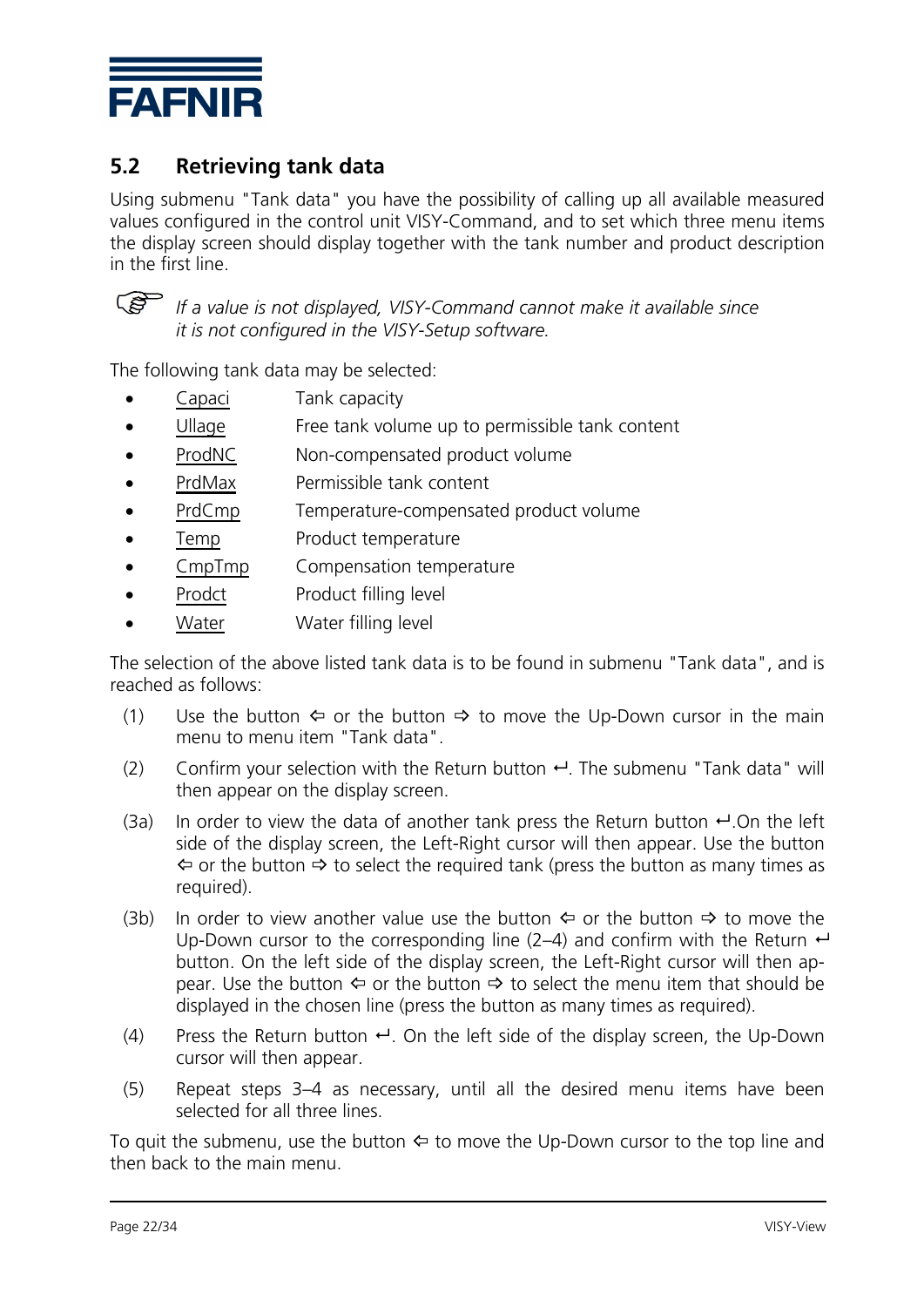

### **5.2.1 Printing out tank data**

If you would like to print out a list of the tank data selected in submenu "Tank data" (see above) for all the connected tanks, use the button  $\Leftrightarrow$  or the button  $\Leftrightarrow$  to move the Up-Down cursor in the main menu to the menu item "Tank data" and press the Print button. In order to print out all the data for one specific tank select the tank from submenu "Tank data" (see above) and press the Print button .



*Wait until the printer has finished the paper feed before tearing off the printout.* 

### <span id="page-22-0"></span>**5.3 Retrieving filling operation data**

For accounting purposes, in submenu "History" you have the possibility of retrieving the data (listed below) relating to the last filling operation since switching on the VISY-Command control unit. Within this submenu it can also be programmed which three menu items are to be displayed, along with the tank number and product description on the first line.

The following tank data may be selected:

- FilSta Start of filling operation
- FilEnd End of filling operation
- Delive Delivered product volume, temperature-compensated
- PrdSta Temperature-compensated product volume at the start of the filling operation
- PrdEnd Temperature-compensated product volume at the end of the filling operation

The selection of the filling operation data proceeding from the main menu is carried out as follows:

- (1) Use the button  $\Leftrightarrow$  or the button  $\Leftrightarrow$  to move the Up-Down cursor to the menu item "History".
- (2) Confirm your choice with the Return button  $\leftarrow$ . The submenu "History" will appear on the display screen.
- (3a) In order to view the data of another tank press the Return button  $\leftarrow$  At the left edge of the display screen the Left-Right cursor will then appear. Use the button  $\Leftarrow$  or the button  $\Rightarrow$  to select the required tank (press the button as many times as required).
- (3b) To view another value, use the button  $\Leftrightarrow$  or the button  $\Leftrightarrow$  to move the Up-Down cursor to the corresponding line (2–4) and then press the Return button  $\leftrightarrow$ . On the left side of the display screen the Left-Right cursor will then appear. Use the button  $\Leftrightarrow$  or the button  $\Leftrightarrow$  to select the menu item that should be displayed in this line (press the button as many times as required).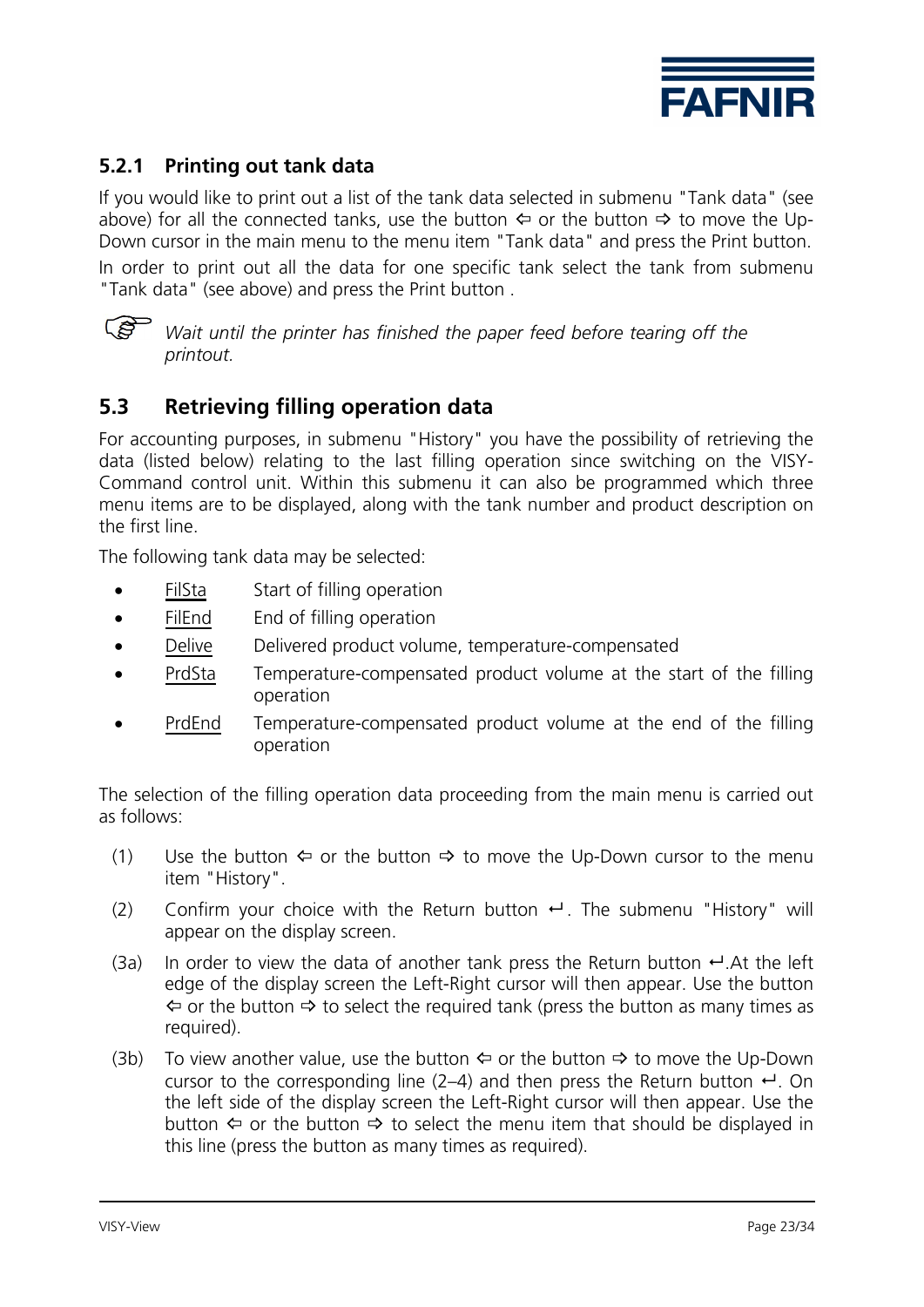

- (4) Press the Return button  $\leftarrow$  On the left side of the display screen the Up-Down cursor will then appear.
- (5) Repeat steps 3–4 as necessary, until the desired menu items have been selected for all three lines.

To quit the submenu, use the button  $\Leftrightarrow$  to move the Up-Down cursor to the top line and then back to the main menu.

### **5.3.1 Printing out the tank filling operation data**

If you would like a print out of the delivery amount and time period of every filled tank use the button  $\Leftrightarrow$  or the button  $\Leftrightarrow$  to move the Up-Down cursor in the main menu to the menu item "History" and press the Print button.

In order to print out all selectable data for one specific tank, select the correspondent tank in submenu "History" (see above) and press the Print button.



*Once the filling operation is complete, and as soon as the fluid level has settled in the tank, all selectable filling operation data (see above) are automatically printed out.* 



*Wait until the printer has finished the paper feed before tearing off the printout.*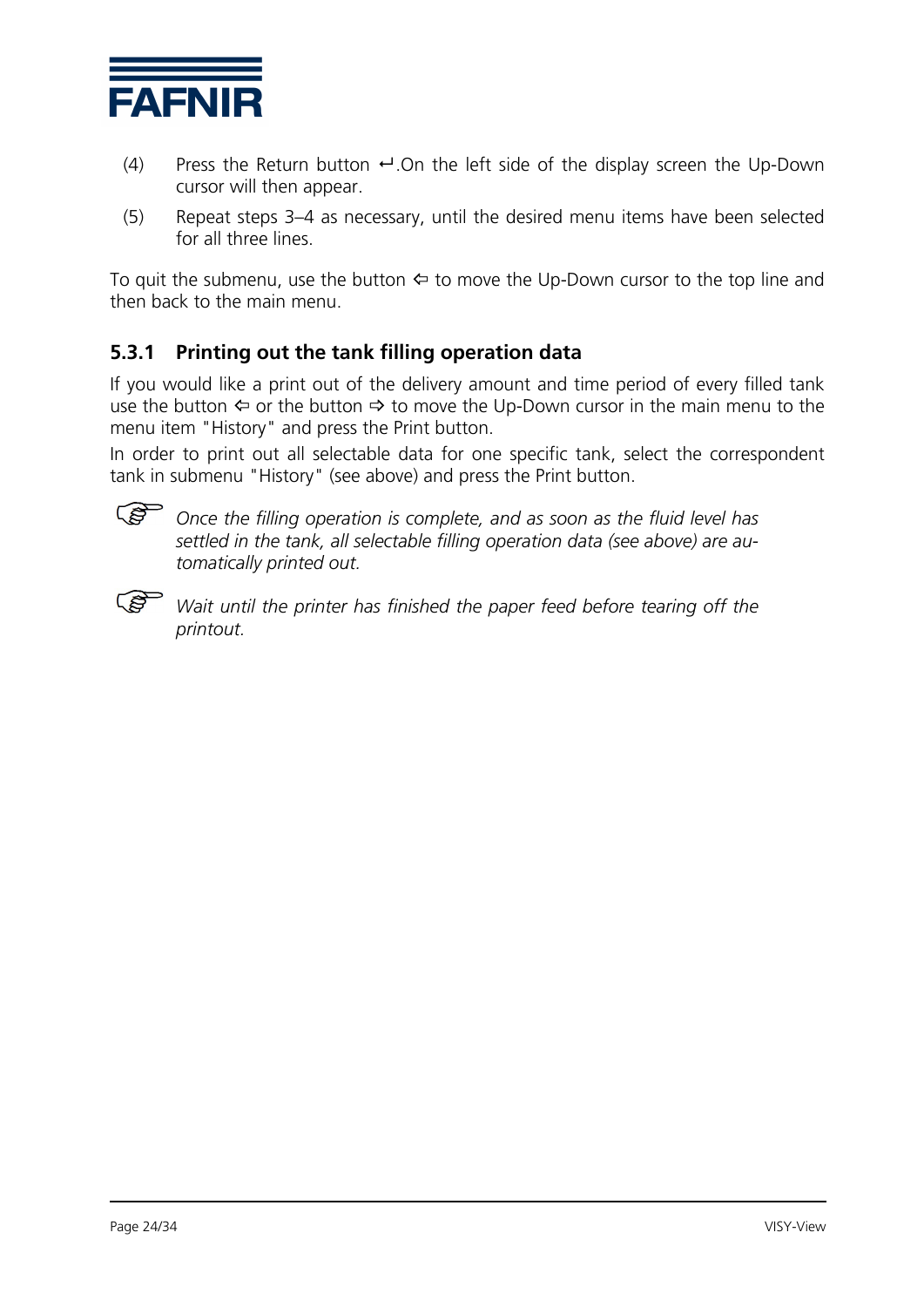

### <span id="page-24-0"></span>**5.4 Retrieving wireless data**

Using submenu "Wireless" you have the possibility of calling up all available wireless data of all connected tanks. The following wireless data will be shown:

- Age Age of data in hh:mm
- Field Receiver field strength
- Bat. Battery status (VISY-RF Transmitter)

### **5.4.1 Selecting another tank**

In order to see the wireless data of another tank press the Return button  $\perp$  while having the Up-Down cursor placed in the first line of the submenu "Wireless". At the left edge of the display screen the Left-Right cursor will then appear. Use the button  $\Leftrightarrow$  or the button  $\Rightarrow$  to select the required tank (press the button as many times as required).

### **5.4.2 Printing out wireless data**

If you would like to print out a list of wireless data for all connected tanks, use the button  $\Leftarrow$  or the button  $\Rightarrow$  to move the Up-Down cursor in the main menu to the menu item "Wireless" and press the Print button.

In order to print out wireless data for one specific tank select the tank from submenu "Wireless" (see above) and press the Print button.

**18** *Wait until the printer has finished the paper feed before tearing off the printout.* 

### <span id="page-24-1"></span>**5.5 Alarm messages**

 $\bigwedge$ **Whenever alarms are signalised this can mean that there is a potential hazard for the safety or the environment. In such a case please take the actions needed to avert any danger. In order to do this, the operating company has to create a detailed action plan that describes the required reactions for the different alarms.** 

### **5.5.1 Retrieving and acknowledging of alarms**

If the control unit VISY-Command recognises the exceeding or falling short of one of the limits programmed using the VISY-Setup configuration software, or an alarm that is directly reported by a probe, VISY-View signals it flashing the red Alarm LED, and also when configured, by the sounding of the buzzer.



*New, acknowledged and solved alarms are printed automatically if a printer is connected and configured. The print-out contains information about the origin (tank number or probe type and probe terminal number), the type and the date of the alarm.*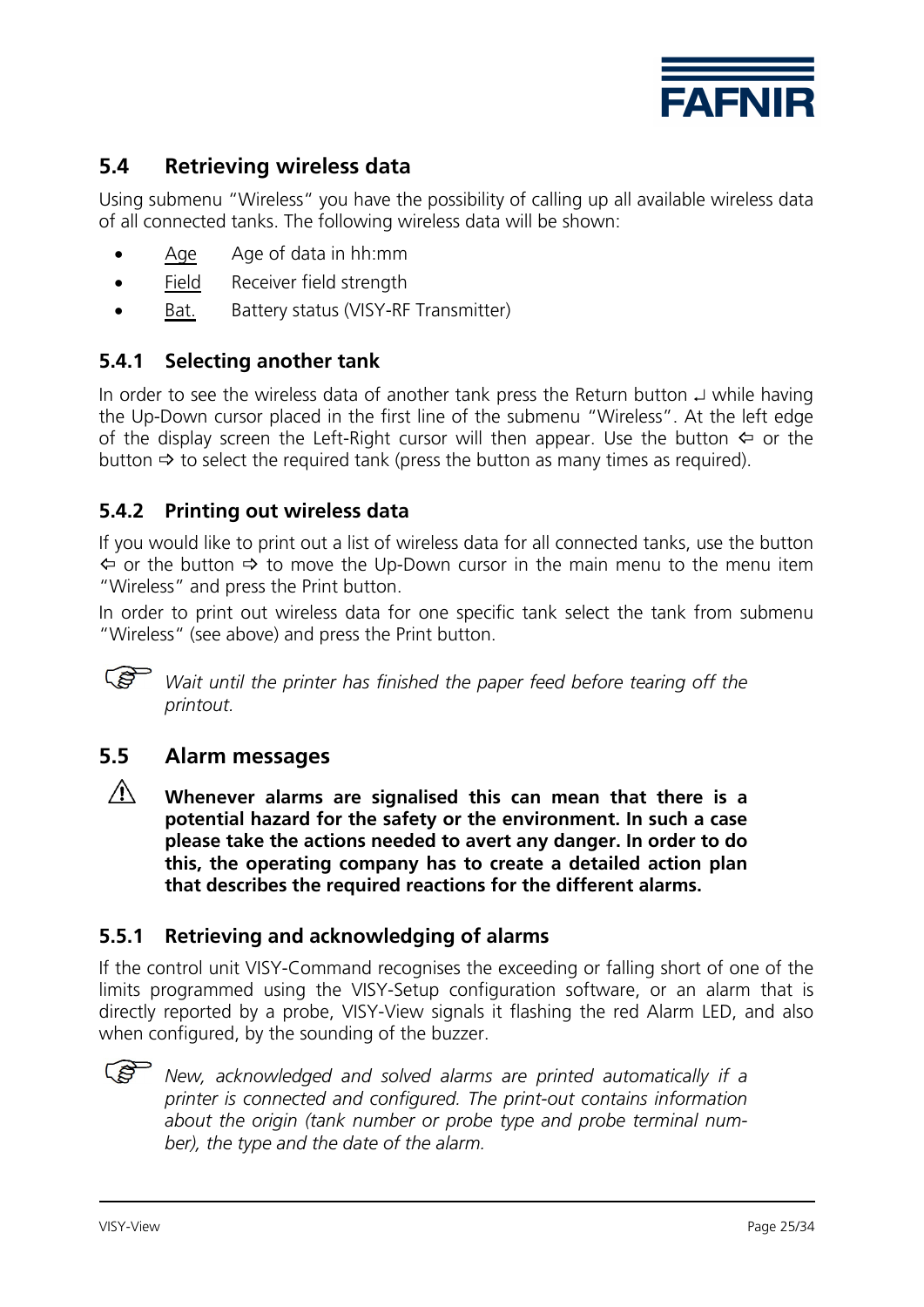

In order to retrieve and acknowledge an alarm message change to the alarm menu by pressing the Alarm button.

Line 1 of the display shows the origin of the alarm (tank number or probe type and probe terminal number). In lines 2-4 the type of alarm (e.g. product alarm XHIGH) can be found. Unacknowledged alarm messages are marked with an "!" placed after the alarm message. If the cause of the alarm is eliminated or reduced (e.g. from XMAX to MAX), the current status will be seen in first place and the activating status in second place.

Acknowledge the alarm by pressing the Return button  $\leftrightarrow$ . If there are no more unacknowledged alarms the Alarm LED is now permanently on and the buzzer is switched off.

If the alarm has been acknowledged (no "!" any more) use the Return button  $\leftrightarrow$  to toggle the display between "Alarm status" and "Alarm time".

By pressing the Alarm button you proceed to the next unacknowledged alarm. If there are no more unacknowledged alarms you return to the menu you were in prior to opening the alarm menu.

### **5.5.2 Alarm messages of connected probes**

This can be:

- VISY-Stick mounted in the tank (text in line 1: Tank)
- VISY-Stick/-Reed Interstitial (text in line 1: Interstitial)
- VISY-Stick/-Reed Sump Manhole (text in line 1: Sump Manhole)
- VISY-Stick/-Reed Sump Dispenser (text in line 1: Sump Dispenser)

The following alarm messages are shown in lines 2-4. Please note that not all probes can generate all listed alarms.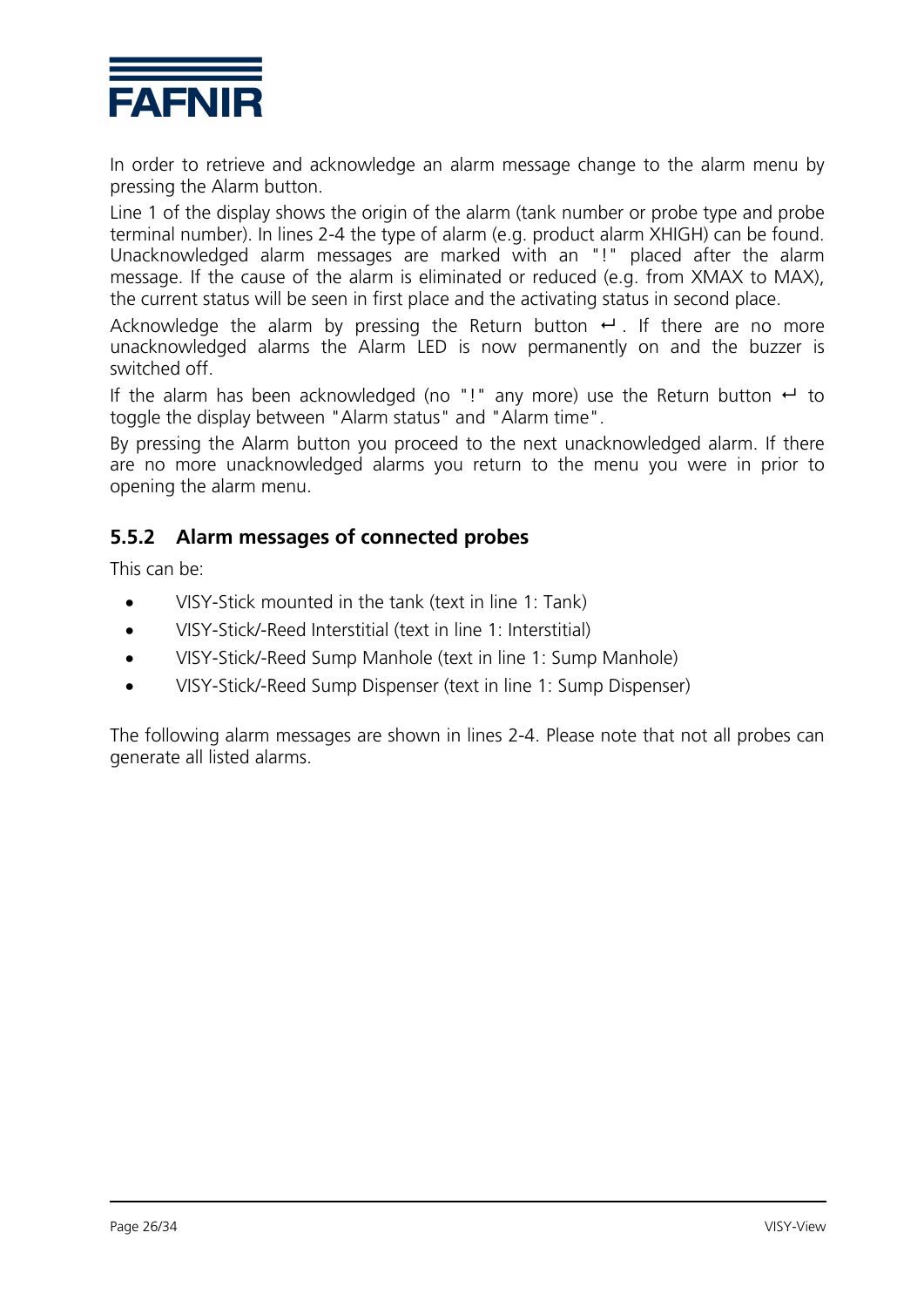

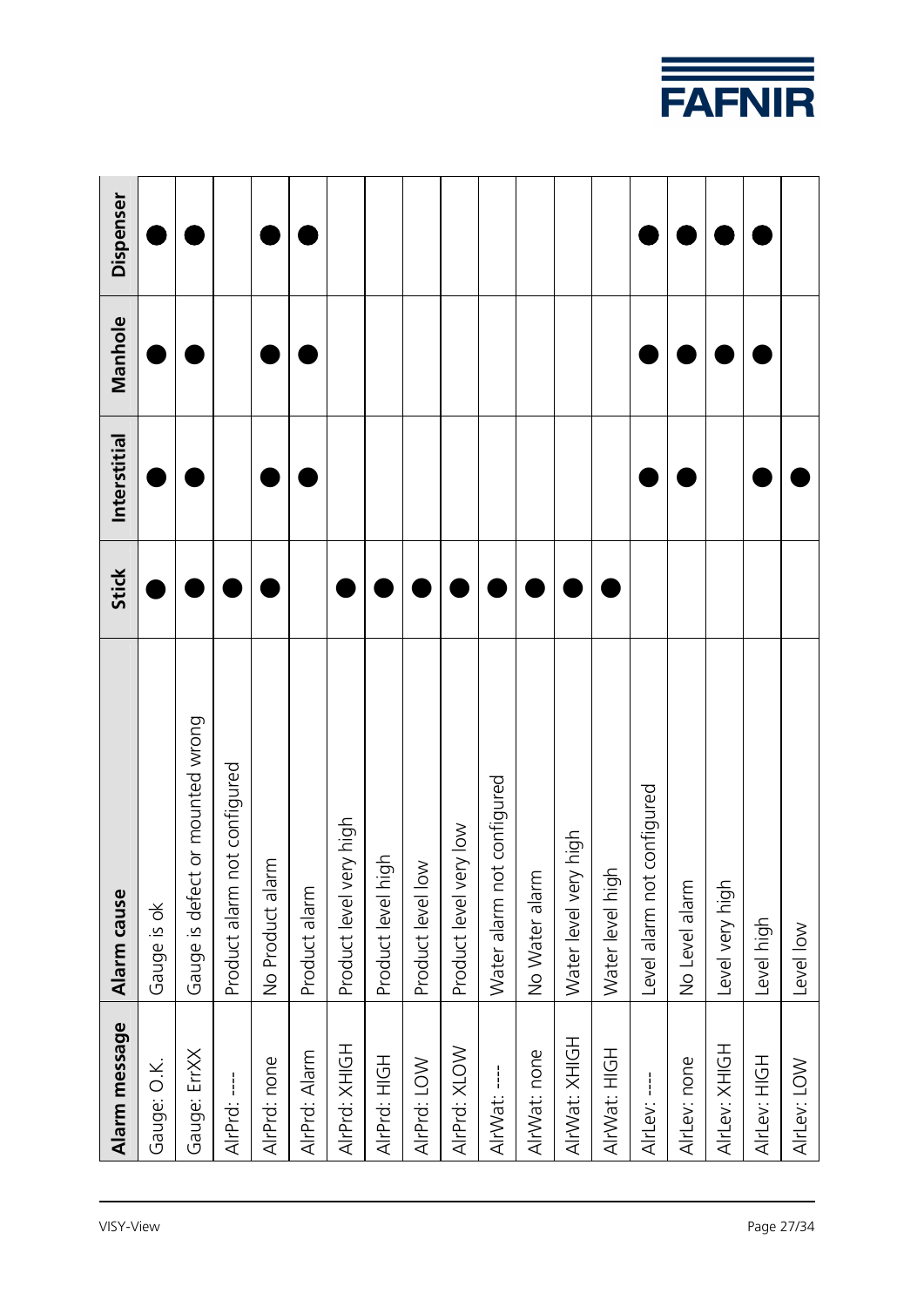

### **5.5.3 Alarm messages of external systems**

If external systems are connected to the VISY-Input 8, detected alarms of these systems can be displayed with the VISY-View. These alarms can be:

- Leak Detection Tank (text in line 1: LD Tank)
- Leak Detection Product Pipe (text in line 1: LD Prod. Pipe)
- Leak Detection Fill Pipe (text in line 1: LD Fill Pipe)
- Leak Detection Manhole (text in line 1: LD Manhole)
- Oil Separator Monitoring (text in line 1: Oil Separator)

Line 2 of the display shows the alarm state.

| <b>Alarm state</b> | Alarm cause                                   |
|--------------------|-----------------------------------------------|
| State:<br>. O.K    | The external system has not detected an alarm |
| State:<br>Frr      | The external system has detected an alarm     |

In the case of an alarm line 4 of the display shows the alarm cause as a text. If at the same time more than one alarm cause is active, line 4 will show the different alarms alternately.

| <b>Text</b>           | <b>Alarm cause</b>                                                                                                         |
|-----------------------|----------------------------------------------------------------------------------------------------------------------------|
| System Error          | The connected system has detected an internal error or is out of order                                                     |
| Press/Vacuum<br>Alarm | The Leak Detection system has detected a loss of pressure or vacuum in the<br>interstitial space                           |
| Liquid - Alarm        | The Leak Detection system has detected liquid in the interstitial space                                                    |
| High Level Alarm      | The Oil Separator Monitoring system has detected that the liquid level has<br>reached or exceeded the high level set point |
| Oil Layer Alarm       | The Oil Separator Monitoring system has detected that the oil layer thickness<br>has reached or exceeded the set point     |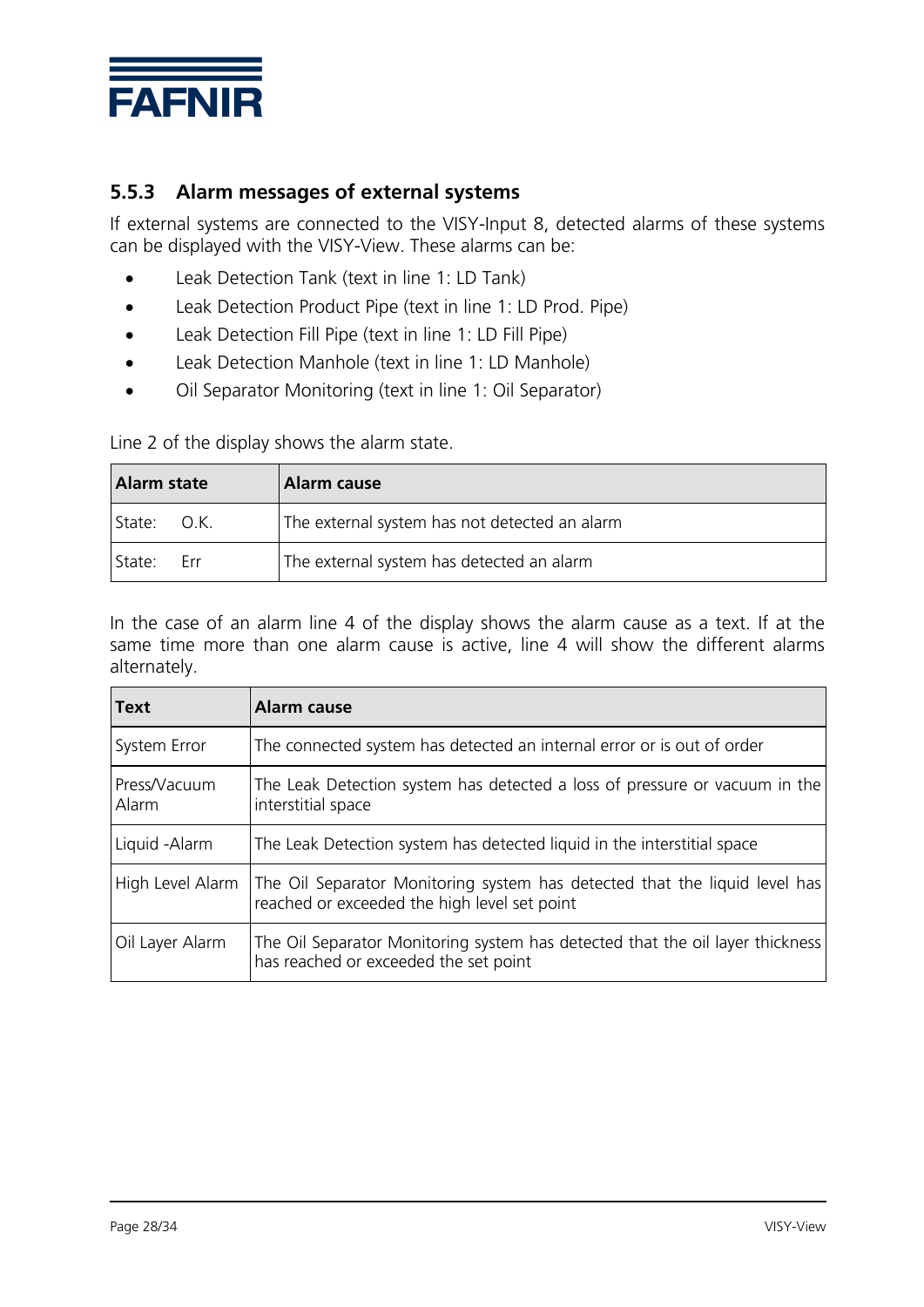

### **5.5.4 Alarm messages of VISY-Input 8 and VISY-Output 4**

If VISY-Input 8 and / or VISY-Output 4 are connected to the control unit VISY-Command, their alarm states can be displayed:

- VISY-Input 8 (text in line 1 : VISY-Input)
- VISY-Output 4 (text in line 1: VISY-Output)

Line 2 of the display shows the alarm state.

| <b>Alarm state</b> |       | <b>Ursache</b>                          |  |
|--------------------|-------|-----------------------------------------|--|
| State:             | O.K.  | VISY-Input 8 or VISY-Output 4 is ok     |  |
| State:             | FrrXX | VISY-Input 8 or VISY-Output 4 is not ok |  |

### **5.5.5 Printing out the alarm overview**

If you want to print-out an overview of the current alarm situation as a list press the button "Print" while being in the alarm menu.



*Wait until the printer has finished the paper feed before tearing off the printout.*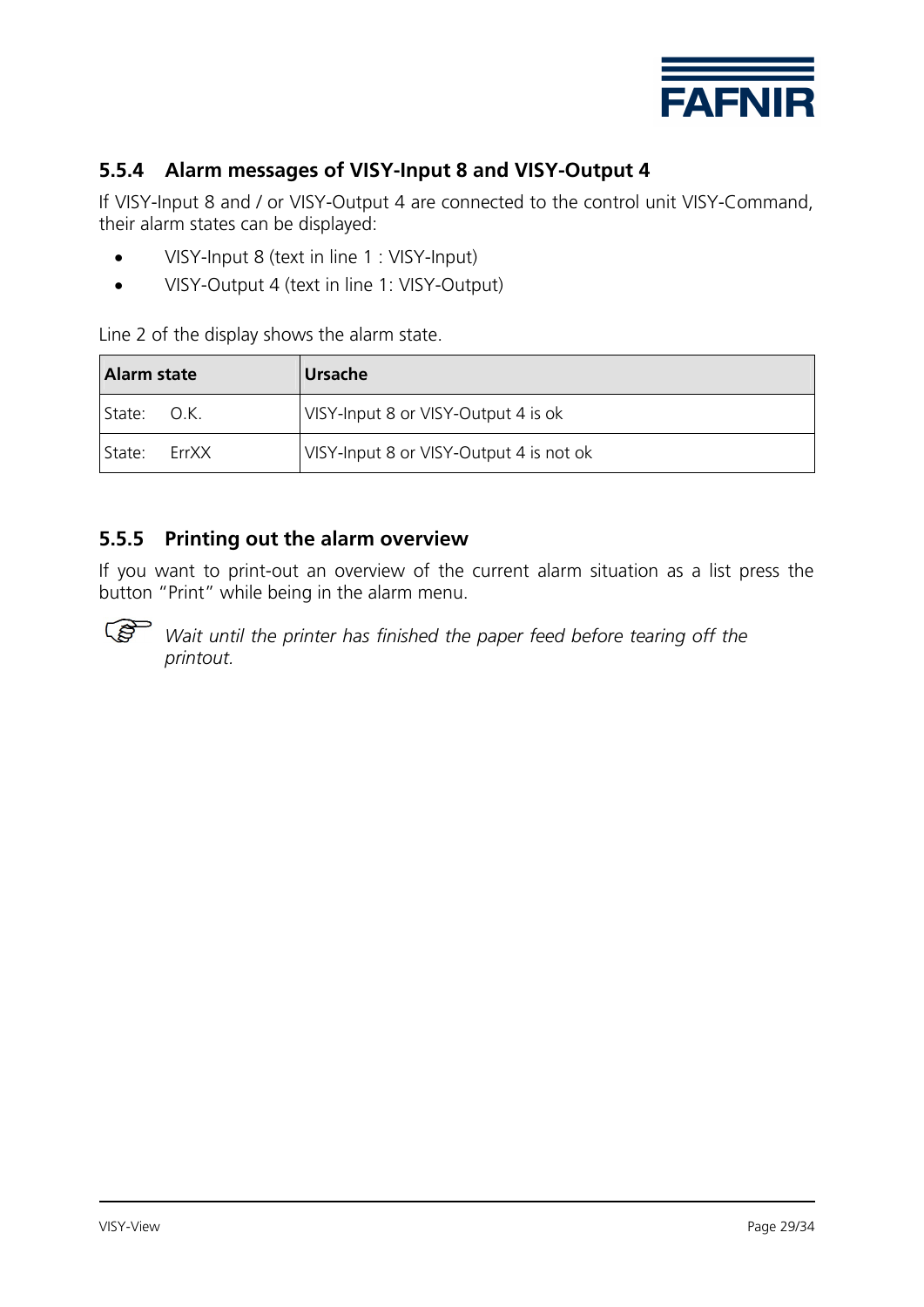

## <span id="page-29-0"></span>**6 Menu structure**

| <b>Main menu</b> |                 |         |  |  |
|------------------|-----------------|---------|--|--|
| Line 1           | VISY-View Vx.xx | Title   |  |  |
| Line $0*/2$      | Tank data       | Submenu |  |  |
| Line 23          | History         | Submenu |  |  |
| Line 34          | Configuration   | Submenu |  |  |
| Line $0*/4$      | <b>Wireless</b> | Submenu |  |  |
|                  |                 |         |  |  |

\*This line is not permanently represented via the display screen but can be called onto the display screen by using the operator buttons (see chapter "Operation").

| Submenu "Tank data" |                     |                                                                        |  |  |
|---------------------|---------------------|------------------------------------------------------------------------|--|--|
| Line 1              | Tank12: ABCD        | Product designation, $\leq 12$ characters                              |  |  |
| Line 1              | 12: ABCD            | Product designation, 13-16 characters                                  |  |  |
| Line 24             | Capaci: 12345678,9l | Tank capacity, variable menu item                                      |  |  |
| Line $24$           | Ullage: 12345678,9l | Free tank volume up to permissible tank content,<br>variable menu item |  |  |
| Line $24$           | ProdNC: 12345678,9l | Non-compensated product volume, variable menu<br>item                  |  |  |
| Line 24             | PrdMax: 12345678,9l | Permissible tank content, variable menu item                           |  |  |
| Line $24$           | PrdCmp: 12345678,9l | Temperature-compensated product volume,<br>variable menu item          |  |  |
| Line 24             | Temp: $+12,3$ °C    | Product temperature, variable menu item                                |  |  |
| Line $24$           | CmpTmp: $+12,3$ °C  | Compensation temperature, variable menu item                           |  |  |
| Line $24$           | Prodct: 1234,5mm    | Product filling level, variable menu item                              |  |  |
| Line 24             | Water: 1234,5mm     | Water filling level, variable menu item                                |  |  |

| Submenu "History" |                     |                                                                                                     |  |  |
|-------------------|---------------------|-----------------------------------------------------------------------------------------------------|--|--|
| Line 1            | Tank12: ABCD        | Product designation, $\leq$ 12 characters                                                           |  |  |
| Line 1            | 12: ABCD            | Product designation, 13-16 characters                                                               |  |  |
| Line $24$         | FilSta: 25.10 12:45 | Start of filling operation, variable menu item                                                      |  |  |
| Line $24$         | FilEnd: 25.10 12:47 | End of filling operation, variable menu item                                                        |  |  |
| Line $24$         | Delive: 12345678,9l | Delivered product volume temperature-<br>compensated, variable menu item                            |  |  |
| Line $24$         | PrdSta: 12345678,9l | Temperature-compensated product volume at the<br>start of the filling operation, variable menu item |  |  |
| Line $24$         | PrdEnd: 12345678,9l | Temperature-compensated product volume at the<br>end of the filling operation, variable menu item   |  |  |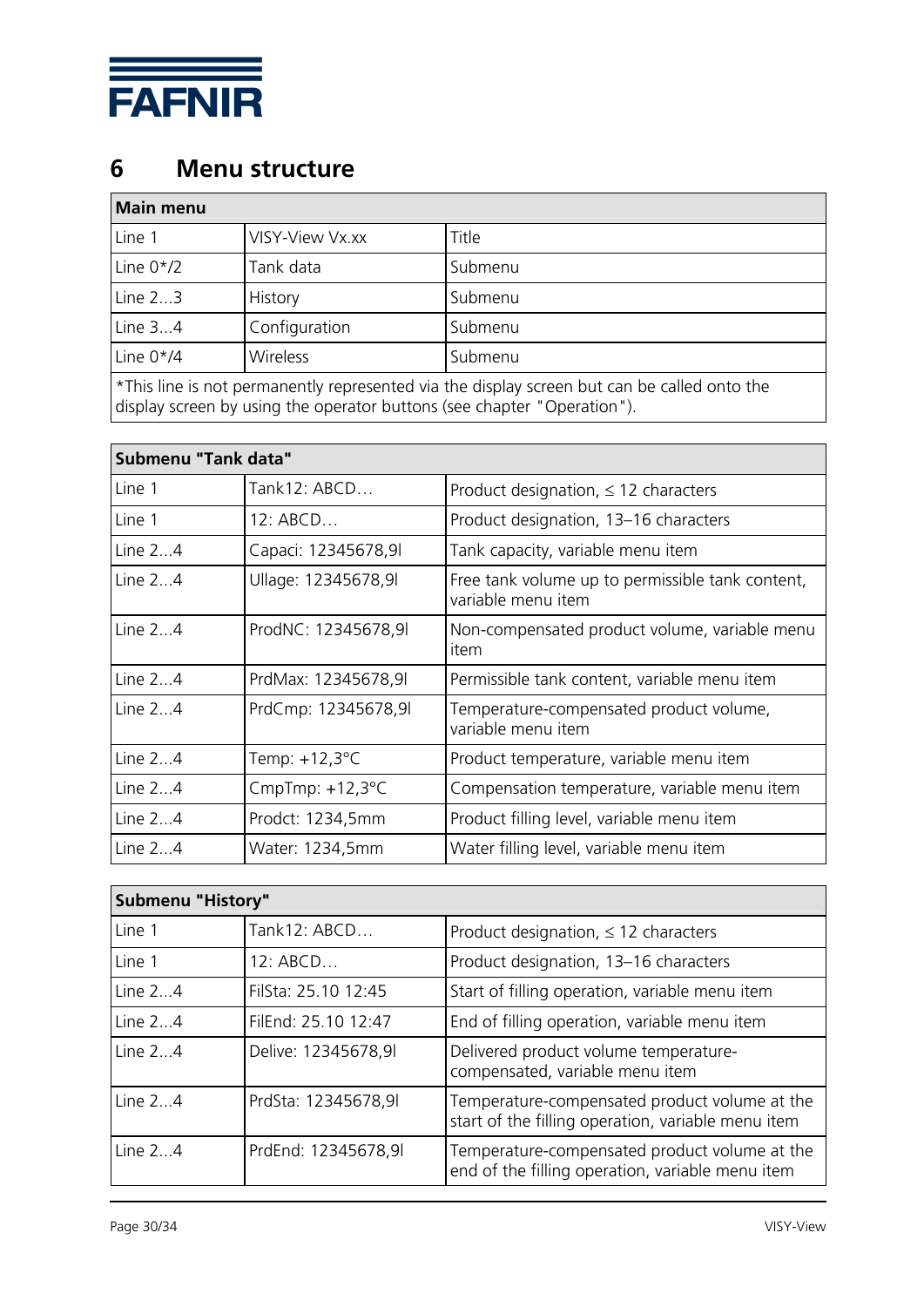

| <b>Submenu "Configuration"</b>                                                                                                                                         |                     |                                       |  |  |
|------------------------------------------------------------------------------------------------------------------------------------------------------------------------|---------------------|---------------------------------------|--|--|
| Line 1                                                                                                                                                                 | 25.10.09 15:30      | Date and time                         |  |  |
| Line $0*/2$                                                                                                                                                            | Language: English   | Language                              |  |  |
| Line $0*/23$                                                                                                                                                           | Protocol: Host-108  | Protocol                              |  |  |
| Line $0*/24$                                                                                                                                                           | Printer: 32 columns | Printer                               |  |  |
| Line $0*/24$                                                                                                                                                           | Buzzer: 1%          | Loudness buzzer                       |  |  |
| Line $0*/24$                                                                                                                                                           | DispOff: 5min       | Switching off display screen          |  |  |
| Line $0*/24$                                                                                                                                                           | Alarm: enabled      | Disabling alarm signalisation         |  |  |
| Line $0*/24$                                                                                                                                                           | AlrOut1: disabled   | Alarm selection output 1              |  |  |
| Line $0*/24$                                                                                                                                                           | AlrOut2: disabled   | Alarm selection output 2              |  |  |
| Line $0*/24$                                                                                                                                                           | OutLevel: NO        | Electrical behaviour of alarm outputs |  |  |
| Line $0*/24$                                                                                                                                                           | OutReset: ack.      | Resetting alarm outputs               |  |  |
| Line $0*/24$                                                                                                                                                           | Protect: disabled   | Protection of configuration data      |  |  |
| Line $0*/24$                                                                                                                                                           | AlrInput: disabled  | Alarm Input                           |  |  |
| Line $0*/34$                                                                                                                                                           | History: 1          | Number of history entries             |  |  |
| Line $0*/4$                                                                                                                                                            | DspTruck: Selection | Configuration of truck display        |  |  |
| *This line is not permanently represented via the display screen but can be called onto the<br>display screen by using the operator buttons (see chapter "Operation"). |                     |                                       |  |  |

| Submenu "Wireless" |              |                                           |  |  |
|--------------------|--------------|-------------------------------------------|--|--|
| Line 1             | Tank12: ABCD | Product designation, $\leq 12$ characters |  |  |
| Line 1             | 12: ABCD     | Product designation, 13-16 characters     |  |  |
| Line 2             | Age: 0:04    | Age of data                               |  |  |
| Line 3             | Field: 5     | Receiver field strength                   |  |  |
| Line 4             | Bat.: $4$    | Battery status                            |  |  |

| Submenu "Alarm" |                    |                                                                  |  |  |
|-----------------|--------------------|------------------------------------------------------------------|--|--|
| Line 1          | Tank12: ABCD       | Product designation, $\leq 12$ characters                        |  |  |
| Line 1          | 12: ABCD           | Product designation, 13-16 characters                            |  |  |
| Line 2          | Gauge: O.K.        | Gauge is free of defects                                         |  |  |
| Line 2          | Gauge: O.K. ErrXX! | Gauge is free of defects, was defective, not yet<br>acknowledged |  |  |
| Line 3          | AlrPrd: none       | No product alarm                                                 |  |  |
| Line 3          | AlrPrd: LOW        | Product low, already acknowledged                                |  |  |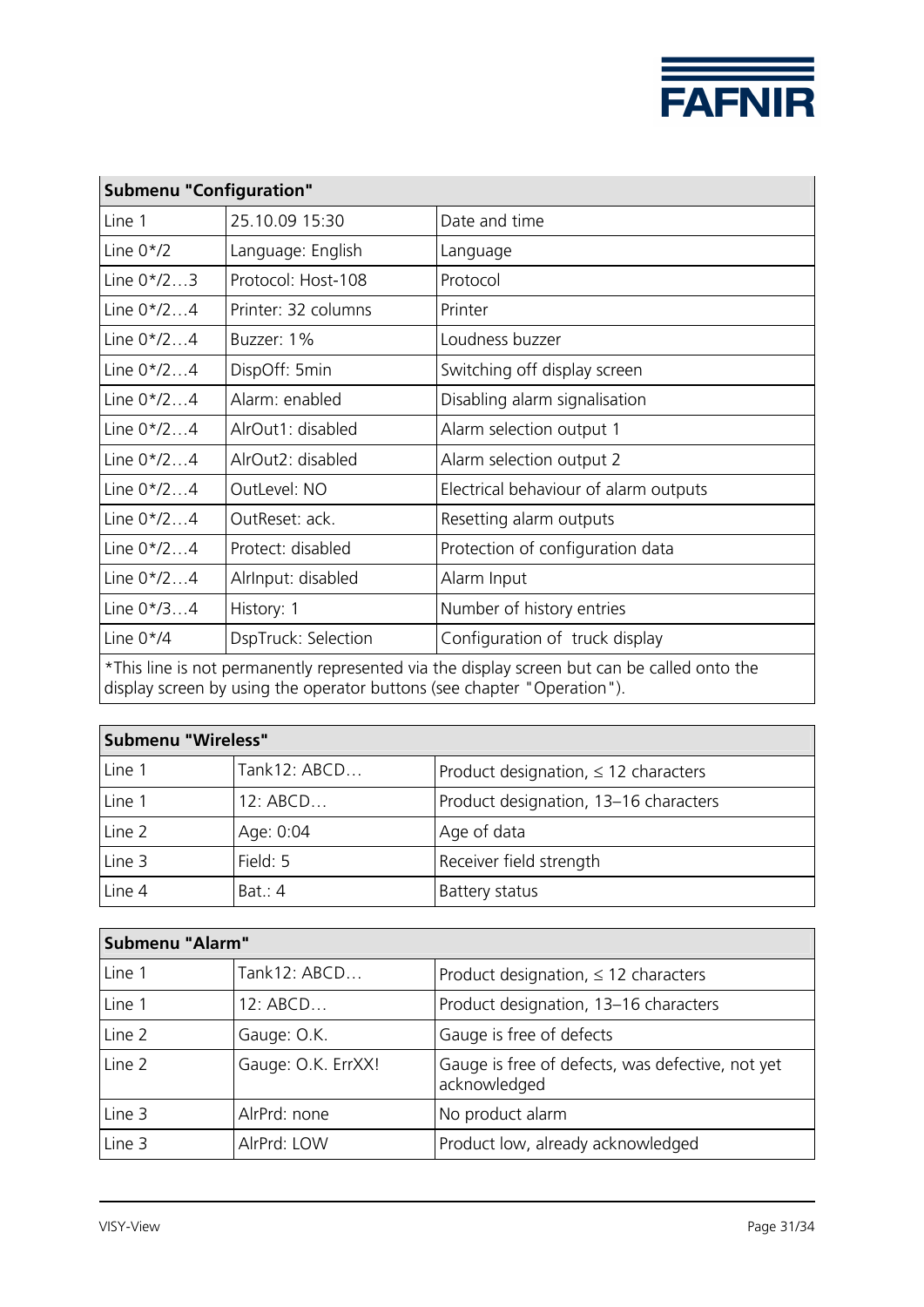

| Submenu "Alarm" |                   |                                                 |  |
|-----------------|-------------------|-------------------------------------------------|--|
| Line 3          | AlrPrd: XLOW!     | Product very low , not yet acknowledged         |  |
| Line 3          | AlrPrd: LOW XLOW! | Product low, was very low, not yet acknowledged |  |
| Line 3          | AlrPrd: HIGH      | Product high, already acknowledged              |  |
| Line 3          | AlrPrd: XHIGH!    | Product very high, not yet acknowledged         |  |
| Line 3          | AlrPrd: ----      | Product alarm not configured                    |  |
| Line 4          | AlrWat: None      | No water alarm                                  |  |
| Line 4          | AlrWat: HIGH      | Water high, already acknowledged                |  |
| Line 4          | AlrWat: XHIGH!    | Water very high, not yet acknowledged           |  |
| Line 4          | AlrWat: ----      | Water alarm not configured                      |  |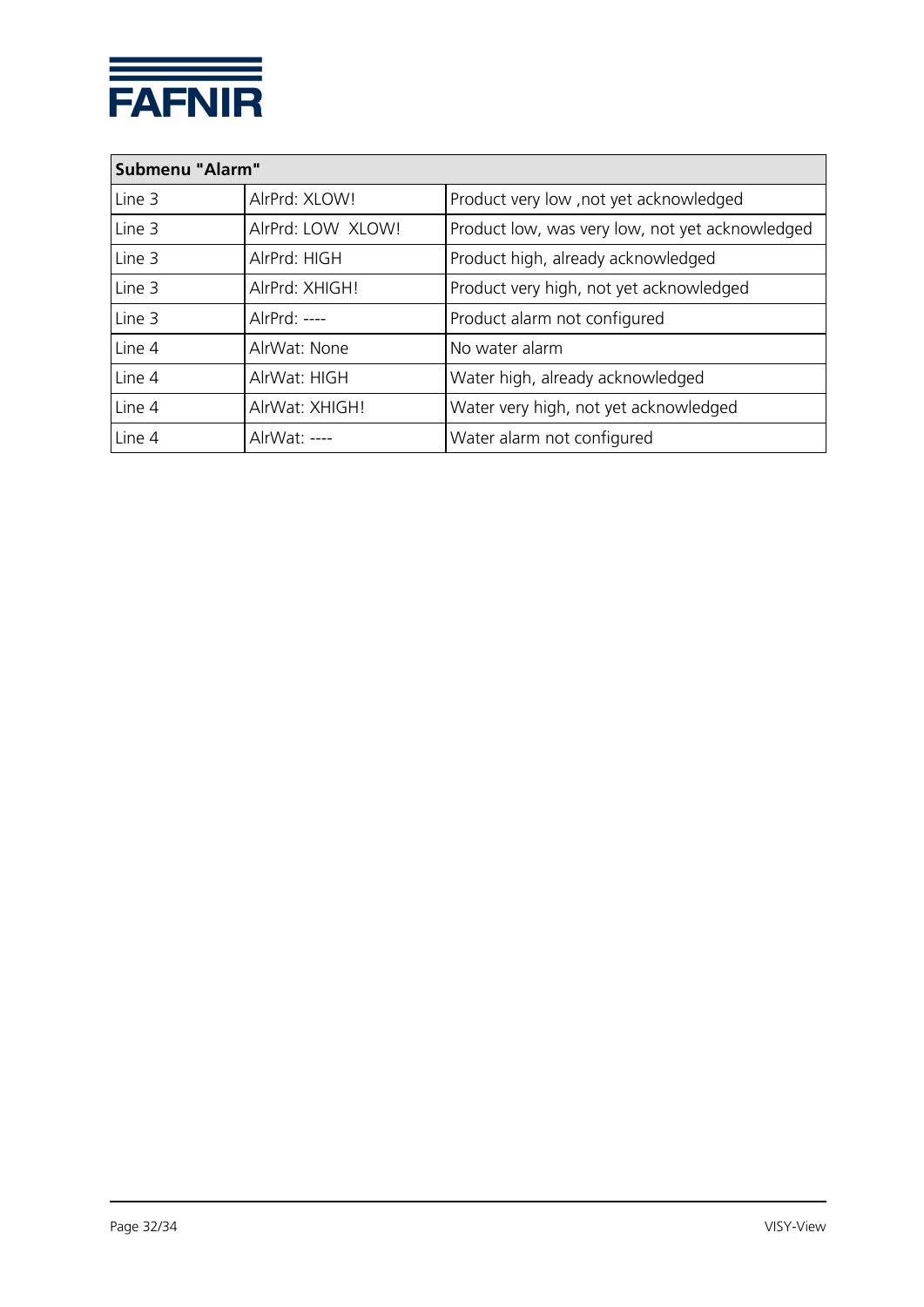

# <span id="page-32-0"></span>**7 Technical data**

| Ambient temperature:  | 0 °C  +40 °C                                                                                      |
|-----------------------|---------------------------------------------------------------------------------------------------|
| Auxiliary power:      | 5 V / 2 A DC, AC/DC adapter included in the scope of supplies                                     |
| Operation indicator:  | Green LED                                                                                         |
| Alarm signalisation:  | Red LED and buzzer                                                                                |
| Alarm outputs:        | Transistor (open-collector), load limits $\leq$ 36 V / $\leq$ 200 mA DC,<br>galvanically isolated |
| Switch / Alarm input: | Open-circuit voltage about 4,5 V, short-circuit current about 5 mA,<br>galvanically isolated      |
| RS-485 interface:     | 2-wire, galvanically isolated, 3-pole connector,<br>for connection to VISY-Command                |
| RS-232 interface:     | 3-wire, not galvanically isolated, 9-pole D-Sub connector,<br>for connection to printer           |
| Dimensions [mm]:      | 210 x 105 x 110                                                                                   |